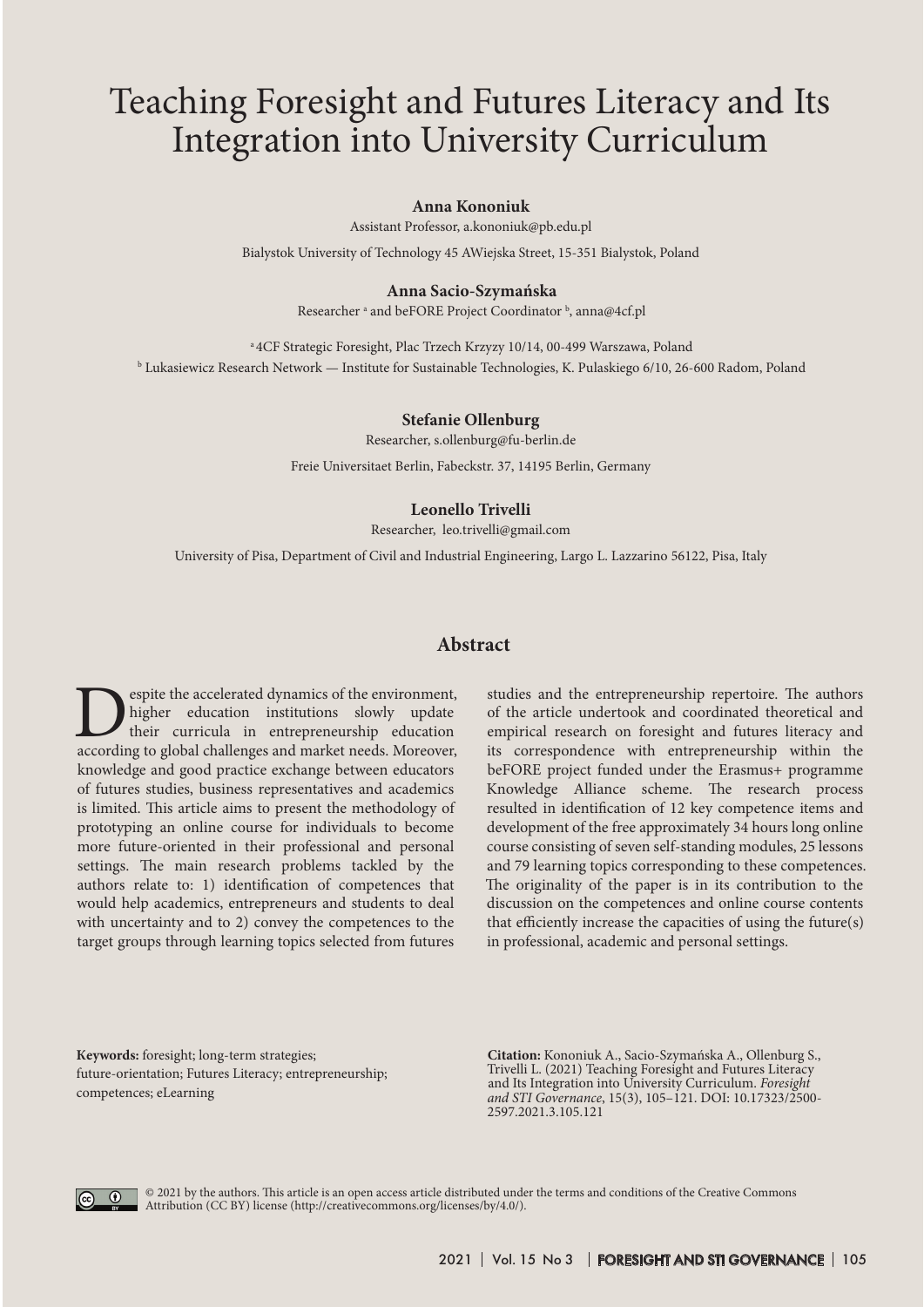# **Introduction**

For a long time, entrepreneurs were thought to be "bearers of uncertainty" [*Knight*, 1921], disruptors of market equilibria [*Schumpeter*, 1934] or the source of changes that result in the establishment of equilibria [*Walras*, 1954]. Indeed, the ability to envision new contexts in which products and services would be able to delineate different ways of life and new forms of society and wealth has always been one of the most characterizing traits of entrepreneurs.

After 2009, the European Commission underlined the importance of entrepreneurship in its Entrepreneurship Action Plan which stated that having a higher number of entrepreneurs would help Europe return to a growth trajectory [European Commission, 2012]. At the same time, a growing number of initiatives aimed at supporting the creation of new companies started all over the world [*Bridge*, 2017] and entrepreneurship education programs considerably increased in the last few years [*Jones et al.*, 2018]. According to [*Thomassen et al.,* 2018], entrepreneurship education has been widely investigated in recent decades with the goal of framing which aspects might be taught and which skills are the more important to train new entrepreneurs.

Entrepreneurial skills and competences taught to students during their time at university are limited to financial [*Ratcliffe, Ratcliffe*, 2015], economic literacy [*Fontela*, 2006], and human resources management [*Hurst,* 2014].

Meanwhile, future and acting entrepreneurs need open access to knowledge about models, methods, and tools, which should enable them to build and constantly reinvent so-called future-proof strategies. These are the strategies, which take into account potential future challenges and opportunities, which question assumptions about the future to find the loadbearing solutions. These are the ones upon which the plan rests in order to seek solutions that are implementable in the context of various alternative scenarios and the organizational external environment. Developing such strategies requires competences of futures thinking and/or futures literacy.<sup>1</sup>

In this paper we argue that futures thinking is the competence that should complement curricula taught at faculties of entrepreneurship and we present a methodology for prototyping an online course in futures thinking with the ambitious goal of producing futures literate individuals and entrepreneurs.2

In our competence-based methodological approach, we blend the theory of futures studies and the practice of strategic foresight, in a part that refers to individual or organizational futures thinking ability [*Hines et al.*, 2017; *Dannenberg, Grapentin*, 2016; *Ratcliffe, Ratcliffe*, 2015; *van der Laan, Erwee*, 2012; *Rohrbeck*, 2011].

In this article, we refer to futures thinking as synonymous with futures literacy. We perceive both futures literacy and futures thinking as competences to cope with the future. Futures studies offer a range of tools to support futures thinking and the identification and interaction of trends, such as trend analyses, scenario methods, which help to structure thinking

about the future and thus make futures thinking and futures literacy learned competences. We argue that those competences should become skills for the 21st century just like digital literacy, internet literacy, or information literacy [*Stordy,* 2015]. Similarly to futures thinking, we treat the term literacy as the capability not only to imagine the future or futures but also to create it in more diverse ways for different purposes, which can be seen as a competence that allows entrepreneurs to address 21st century challenges [*Miller,* 2018]. Therefore, our ambition is to make it a learned skill by offering a free, approximately 34-hour-long online course on foresight and futures literacy.

# **Research Objective and Questions**

The capability of futures thinking and/or futures literacy as well as related competences can be further developed through exposure to the discourse on futures concepts, methods for studying the future, and its applications [*Alsan*, 2008; *Miller*, 2018].

Building on previous research [*Nanus* 1997; *Alsan* 2008; *Miller* 2018] we hypothesize that introducing the theory of futures studies and the practice of strategic foresight into entrepreneurial education and business culture can enhance futures thinking capabilities and increase resilience skills.

However, despite the relevant contribution that futures literacy can bring to entrepreneurship education, the openness of universities to transforming traditional entrepreneurship curricula is limited [*Clark*, 2003].

Therefore, this research aims to present a methodological approach for the design and implementation of an open access educational course in future-orientated entrepreneurship, delivered through e-learning platforms. As an example, the authors introduce the Erasmus + Knowledge Alliance project entitled: "Becoming future-oriented entrepreneurs in universities and companies – beFORE"3 , its methodology, and the resulting prototype e-learning offer aimed at equipping individuals with futures thinking competences.

The objective of this paper is to further the discussion on the competences and online course content that efficiently increase the capacities of using the future in professional, academic, and personal settings.

Therefore, the research questions that the authors address in the paper are:

- • Which **competences** do individuals need to be more future-oriented and in the long term to become futures literate in professional and educational environments?
- • Which **educational topics** would best help in developing such competences through one coherent online educational course?

As part of the consortium, the authors reflect upon the be-FORE project process to design online training programs (as shown in Figure 1) in order to offer a critical view on ways to identify future-oriented competences through the lens of

<sup>&</sup>lt;sup>1</sup> Futures Literacy is a cognitive competence, which allows one to: creatively envision possible futures, discover assumptions about the future, reframe and enrich future visions, expand the boundaries of perception of the present and make sense of the present, sense and describe change, stimulate initiative and agency — accordingly with or against changes/shocks, and enhance reflexivity [Miller, 2018].

 $^2$  The definition of "entrepreneur" that we apply in this paper is: a "person having the ability to accurately assess situations, people, facts and events and turn this to one's advantage." (Online Oxford dictionary 2017). https://english.stackexchange.com/questions/79572/single-word-for-taking-advantage-of-thesituation, accessed 14.05.2021.

<sup>3</sup> www.futureoriented.eu, accessed 14.05.2021.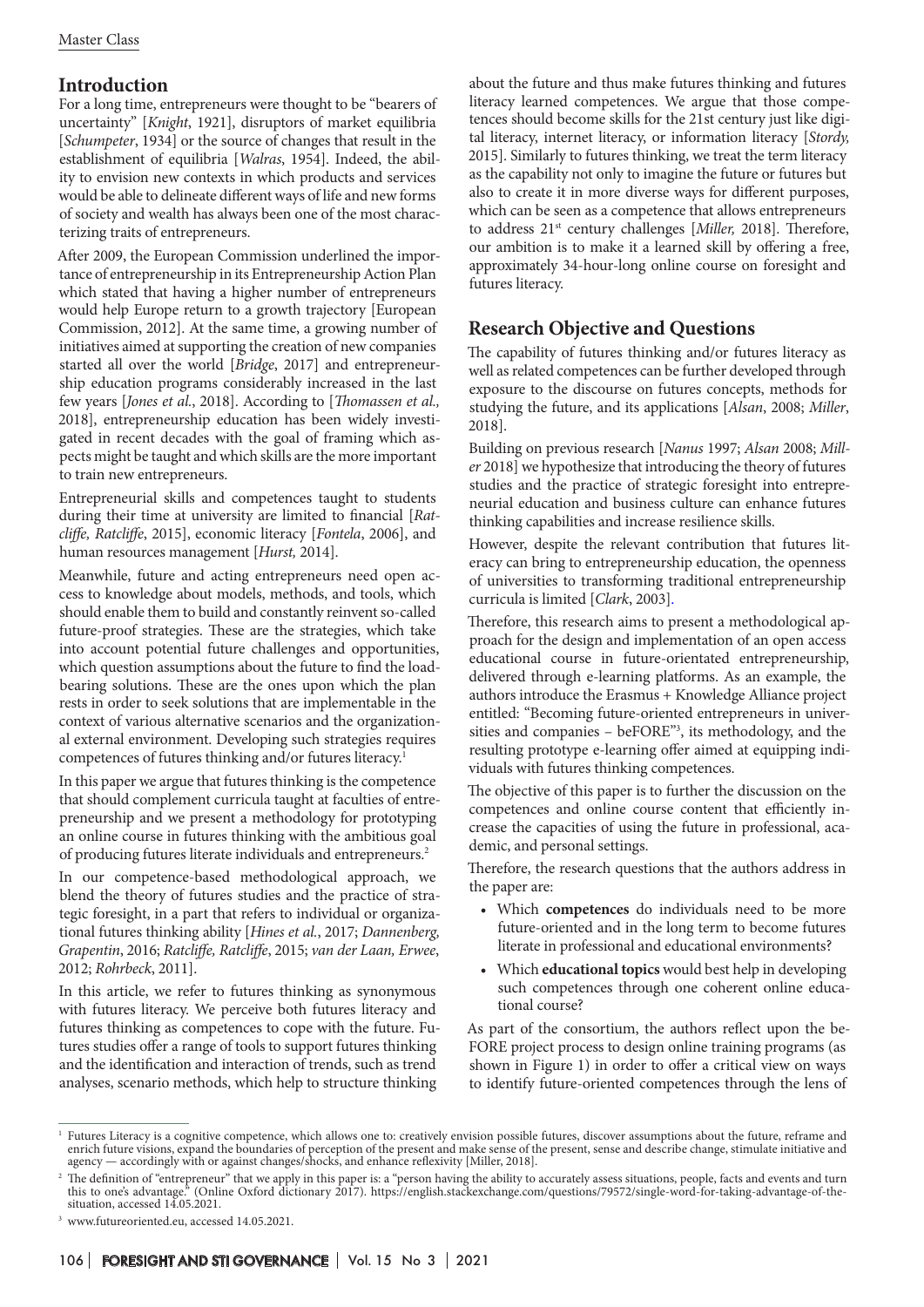what has been taught (the supply side) and what is most valued by target groups (the demand side).

## **Identifying Future-Oriented Competences and Learning Needs**

#### *Reviewing and synthetizing studies, university curricula, courses and case studies to extract futures literacy, foresight and entrepreneurial competences*

As demonstrated in the 2006 European Reference Framework for Key Competences for Lifelong Learning, in a world of high dynamism, unpredictable changes, and volatility [*Kaivooja, Laureus,* 2018], futures literate individuals will have a better chance of securing new employment [*Gudanowska et al*. 2020]. Future-oriented thinking is a core competence because it is the foundation for imagination, strategy development, and the creation of a preferred future for individuals and at organizations [*Inayatullah*, 2008]. Foresight competences make a contribution to the successful realization of the strategy in higher education mergers [*Sajwani et al.,* 2021]. In addition to problem-oriented learning, foresight competences that allow for goal-building and developing students' readiness to undertake change should be introduced into educational processes [ETF, 2017]. A similar view related to career guidance training can be found in [*Kononiuk et al.,* 2020]. Foresight competence belongs to the dynamic capabilities of the educational enterprises [*Arpentieva et al.,* 2020]. The authors emphasize that these competences allow for the transformation of organizational routines thus allowing not only for predicting the "unpredictable", but also for a more favorable configuration of organizational resources.

Therefore, the first step of the presented research is the identification of future-oriented competences which could be relevant to integrate into entrepreneurship education programs. The authors of this article understand competences as the knowledge and skills that are indispensable for carrying out specific tasks in an effective way [*Volpentesta, Felicetti*, 2011; *Gudanowska et al*., 2020]. In line with [*Suleiman, Abahre,* 2020], the authors of the article perceive competences as personal dispositional capabilities used to act successfully in new situations.

The literature review implies that a multitude of competences are considered essential or at least useful for future-oriented entrepreneurs. The examples of future-oriented entrepreneur competences retrieved from the publications are presented in Table 1.

Entrepreneurial competences that are often mentioned in the existing publications are: lack of risk-aversion *[Jain*, 2011], high risk management skills [*Morris et al*., 2013], creativity [*Bell*, 2009; *Rohrbeck*, 2011], innovativeness, internal locus of control [*Jain*, 2011], networking skills, and the ability to identify opportunities [*Rohrbeck*, 2011] and learn from mistakes [*Lewrick* et al, 2010] .

On the other hand, foresight competences should liberate the mind from its old assumptions and sensitize it to the earliest signals of change [*Weiner, Brown,* 2008]. Therefore, among the foresight competences mentioned by these authors are: the acceptance of signals of change, challenging assumptions, looking at a problem from many perspectives, propensity to identify countertrends, understanding complexity, the ability to see the whole context, understanding evolutionary changes, questioning consensus, and understanding the dangers of efficiency which may threaten a less appreciated source of competitive advantage: resilience [*Martin,* 2019]. Foresight competences are not the same as entrepreneurial competences per se but may be considered supportive.

The literature review demonstrated that authors focused on different competences, mainly due to the school of thought (of foresight/futures studies) they adhere to as well as how they "use" the future as a concept. Therefore, the competences mentioned focus either more on analytical skills [*Bell*, 1997], creativity [*Chiu*, 2012], reflective and social skills [*Inayatullah*, 2008; *Ratcliffe, Ratcliffe*, 2015], interdisciplinary anticipation in thinking and acting [*Dannenberg, Grapertin*, 2016], or exploring the potential of the present to give rise to the future [*Miller,* 2018].

The literature review focused on the competences of individuals, rather than on organizational capabilities. However, the state-of-the-art analysis also included selected works [*Rohrbeck*, 2011; *Grim*, 2009; *Fuller et al.,* 2008;], which provided the authors of the article with a broader context of entrepreneurship and foresight research, resulting in specifying critical organizational future-orientation capabilities. These relate to information usage, method sophistication, people and networks, organization, culture [*Rohrbeck*, 2011]; leadership, framing, scanning, forecasting, visioning, planning [*Grim*, 2009]; experimenting, reflexivity, organizing, and sensitivity [*Fuller* et al., 2008]

The literature review has been complemented by an analysis of the best corporate foresight cases and best educational practices following the criteria of indicating best practices [*Xu, Yeah*, 2012] such as: universality of practice, repeatability, its methodological character, and novelty.

In the same way as in the case of the literature review, good business practices were analyzed. The data for the analysis were obtained on the basis of direct contacts with companies, information on company websites, or scientific publications that deal with the issues of competences of a future-oriented entrepreneur [*Hiltunen*, 2013; *Rudzinski, Uerz*, 2014; *Andriopoulos, Gosti*, 2006; *Cuhls, Johnston*, 2008; *Wippel* 2014; *van der Heijden*, 2000; *van Atta et al.* 2011; *Rohrbeck* 2011; *Song, Hormuth* 2013; *Keller*, 2013].

Moreover, the project consortium also investigated 17 foresight courses [*Ejdys et al.,* 2019] conducted worldwide. Existing best educational practices were identified on the basis of the criteria mentioned above and a detailed analysis of the database of higher education offers regarding the convergence among futures studies, entrepreneurship, and innovation. All in all, out of 193 investigated sources, 1,242 items were identified.

#### *Harmonizing futures literacy, foresight, and entrepreneurship competences*

The second phase of the process had the goal of harmonizing the 1,242 items identified in the literature review phase.

To pursue such a goal, two concurrent approaches were adopted. The first (top down) was based on a qualitative analysis of the competences performed by the foresight experts. The second (bottom-up) was to analyze the results of the literature review with text mining approaches [*Fareri et al*., 2020; *Lefebvre et al*., 2013] in order to widely evaluate all appearing phrases and to extract emerging competences from the 1,242 items previously identified. In this way, the authors of the study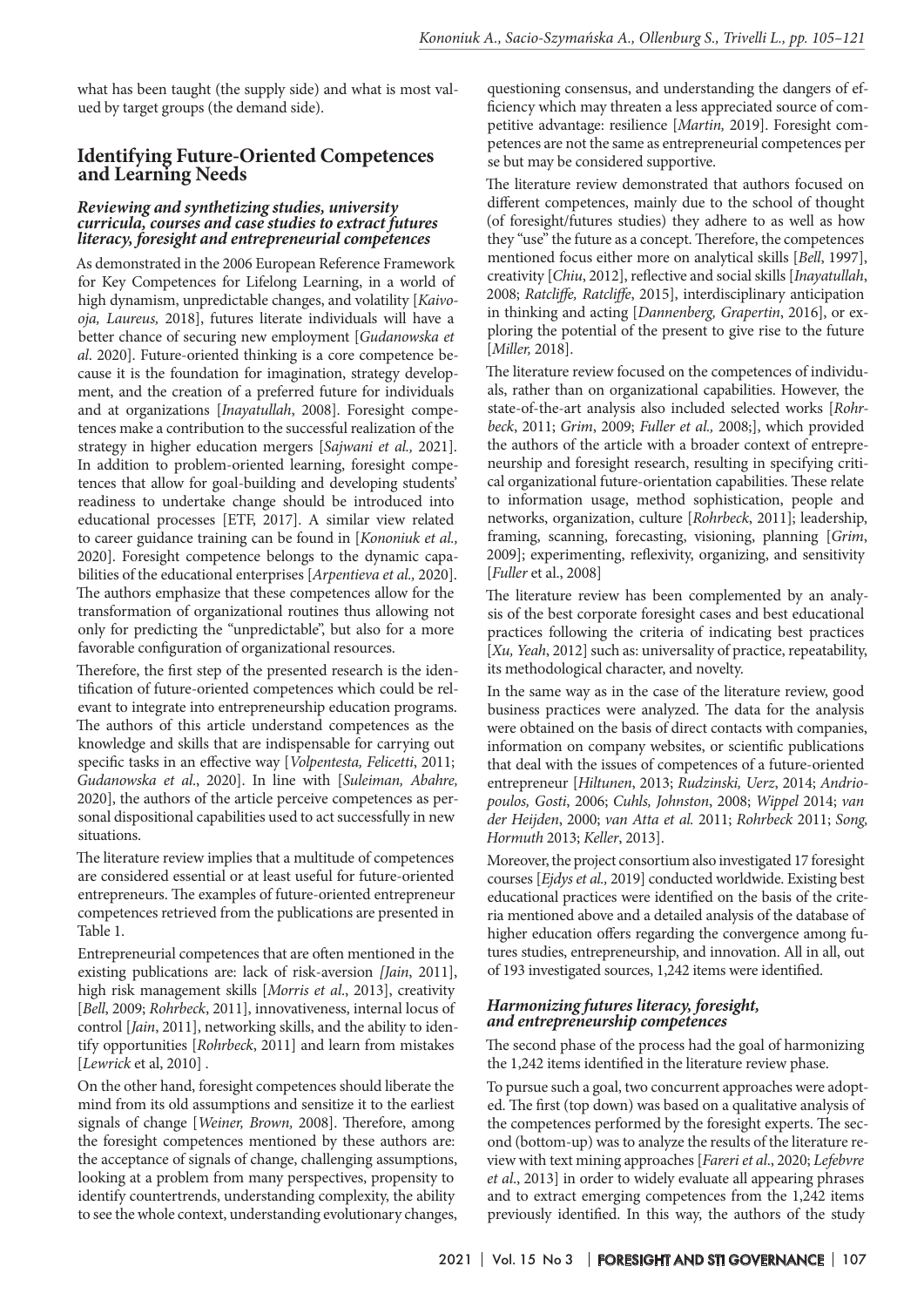

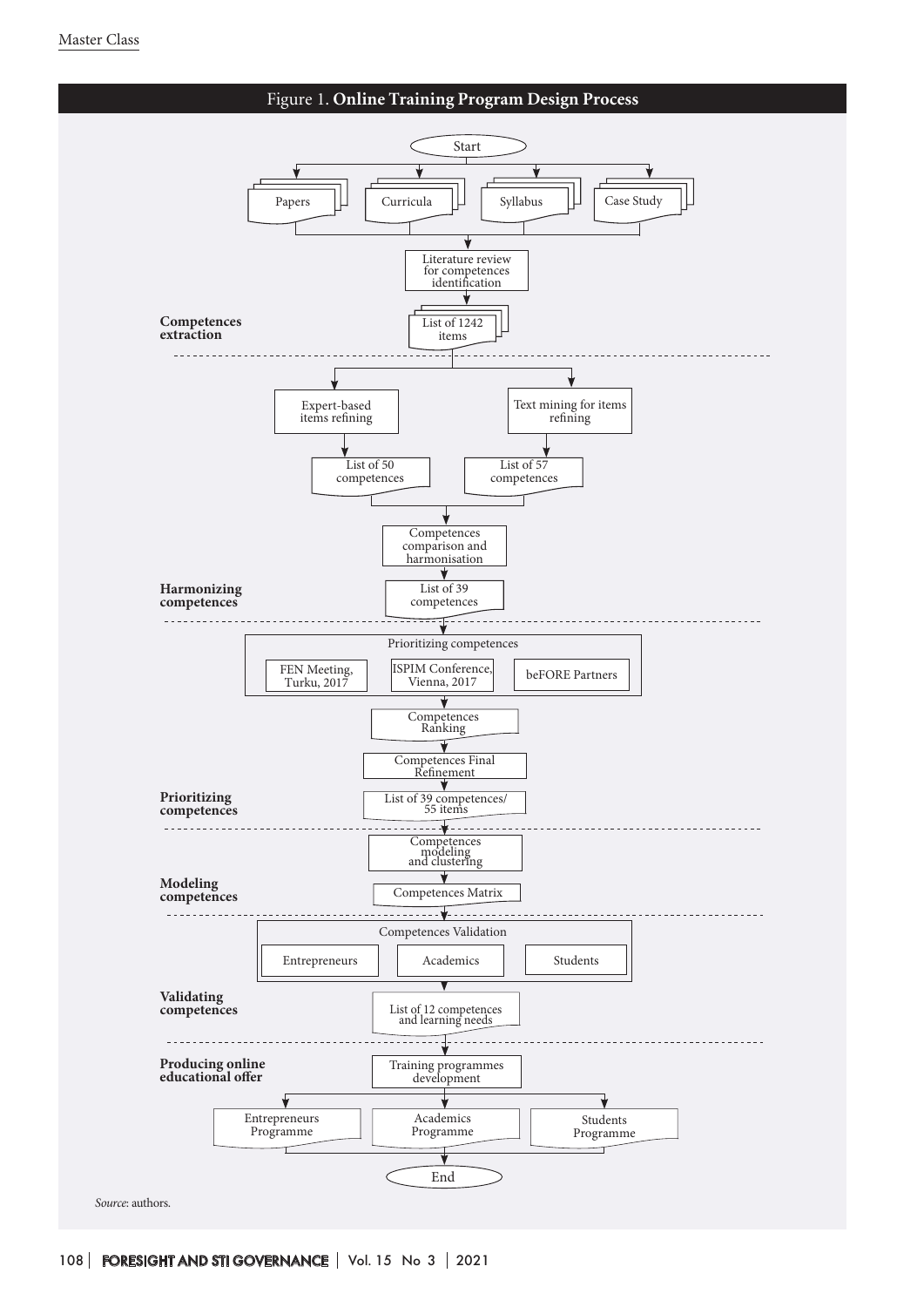sought to ensure the triangulation of research methods. This concept in the social sciences should be treated metaphorically – as the evaluation of the phenomenon under study from different points of view in order to better understand its multifaceted nature [*Denzin*, 1978; *Jonsen, Jehn*, 2009] and to improve the reliability of the research process [*Begley*, 1996].

The results of this activity was a pilot list of 39 competences (Box 1).

The list is the result of the literature review, the application of data mining techniques, and the discussions about future-oriented competences of the target groups (students, academics, and business people) held by the project partners.

#### *Prioritizing, modeling, and clustering futures literacy, foresight and entrepreneurship competences*

The pilot list of 39 competences was then further evaluated independently by 39 foresight experts and separated into three groups:

- the first group was selected from among the participants of the FEN<sup>4</sup> meeting and the conference Futures of a Complex World (June 13-14, 2017 – Turku, Finland);
- the second group was identified during the XXVIII ISPIM5 conference (June 18-21, 2017 – Vienna, Austria);
- the third group were selected by the beFORE project partners' representatives from academia and business.

These evaluations were performed through dedicated questionnaires which aimed to identify the most important foresight competences for entrepreneurs, students, and academics. The results of such investigations provided an initial ranking of the 39 competences.

The final step of the competence identification process was the setup of a map which outlined the competences to be acquired by entrepreneurs, academics, and students to develop a future-oriented mindset. In this phase, the competences were re-grouped and put into a conclusive correlation considering the three target groups (i.e., entrepreneurs, academics, and students) as well as their relationship to time (i.e., future orientation). Therefore, to establish a matrix for mapping the competences, a focus was placed on their competence fields, the relevant **target groups**, and the **timeframe** of short-, medium-, and long-term future-orientatio [*Bell*,1997; *Kreibich et al*., 2011; *Gidley*, 2016].

The following matrix was established where four quadrants define four main competence fields based on EU specifications<sup>6</sup>:

- • Knowledge **"***Cognitive competence* (C) involving the use of theory and concepts, as well as informal tacit knowledge gained experientially…"
- • Technical abilities (skills) "*Functional competence* (F) (skills or know-how), those things that a person should be able to do when they are functioning in a given area of work, learning, or social activity …"
- • Social skills "*Personal competence* (P) involving knowing how to conduct oneself in a specific situation …"
- • Self-assessment (reflexive) abilities "*Ethical competence*

(E) involving the possession of certain personal and professional values …"

The X-axis plots the items' relevance on a timeframe of the future. The division considers how a competence relates to future-awareness, decision-making, present/future actions on a personal level, for an organization, the ecosystem, and even globally. The timeframes are:

- short-term under five years)  $(S)$
- medium-term five to 20 years  $(M)$
- $\text{long-term} 20 + \text{years}(L)$

The Y-axis plots the items according to the general learning objectives differentiating the target groups:

- Students: to receive **knowledge** / to understand (U)
- • Entrepreneurs: to be able to **apply** (A) knowledge
- • Educators: to learn how to **educate/teach** (T) said knowledge

The matrix (Figure 2) was the foundation for a mapping workshop to group the competences along the axis in a team effort.

The procedure revealed that there are competences, which may be significant for general education in entrepreneurship or relevant only in the short term but have less effect on the medium/long term or the ability to engage in futures thinking. These phrases were marked in grey to be excluded for further evaluation. The resulting list maps the items along the competence field, the general learning objective, and time (future) frame (Table 2).

Starting from the updated list created thanks to the mapping activity, the project consortium worked to match those complex sentences with the competences identified in the O\*NET database (Table 3).

It provided important insights for defining and grouping the competences. In this activity, a list of elements was selected to decompose the 39 competences in items that were specific enough to be considered basic skills and to be taken into consideration according to a common level of granularity.

With this explorative process the project partners were able to define twelve competences (Figure 3).

This reduction of complexity was necessary to get an overview. Although those general competences are not unique for foresight or futures literacy, they overlap with the list of 39 competences.

The relationships developed in the group work by the authors of the article between the 39 competences and the twelve general competences are shown in Table 4. For instance, to be able to define, identify, and analyze trends within the micro- and macroenvironment of a company, one must have the ability to analyze data and information, demonstrate critical thinking and inductive reasoning, and know how to interpret the meaning of information conveyed by trends. Analyzing Table 4, it can also be noted that there are specific competences which are very broad in meaning and require the involvement of all twelve general competences. These include: the ability to manage projects, the ability to develop organizational resilience, the ability to run strategic foresight within an organiza-

<sup>4</sup> FEN is the Foresight Europe Network http://www.feneu.org/, accessed 18.04.2021.

<sup>5</sup> ISPIM is the the International Society for Professional Innovation Management. www.ispim-innovation.com, accessed 22.05.2021.

<sup>6</sup> http://www.eucen.eu/EQFpro/GeneralDocs/FilesFeb09/GLOSSARY.pdf, accessed 09.03.2020.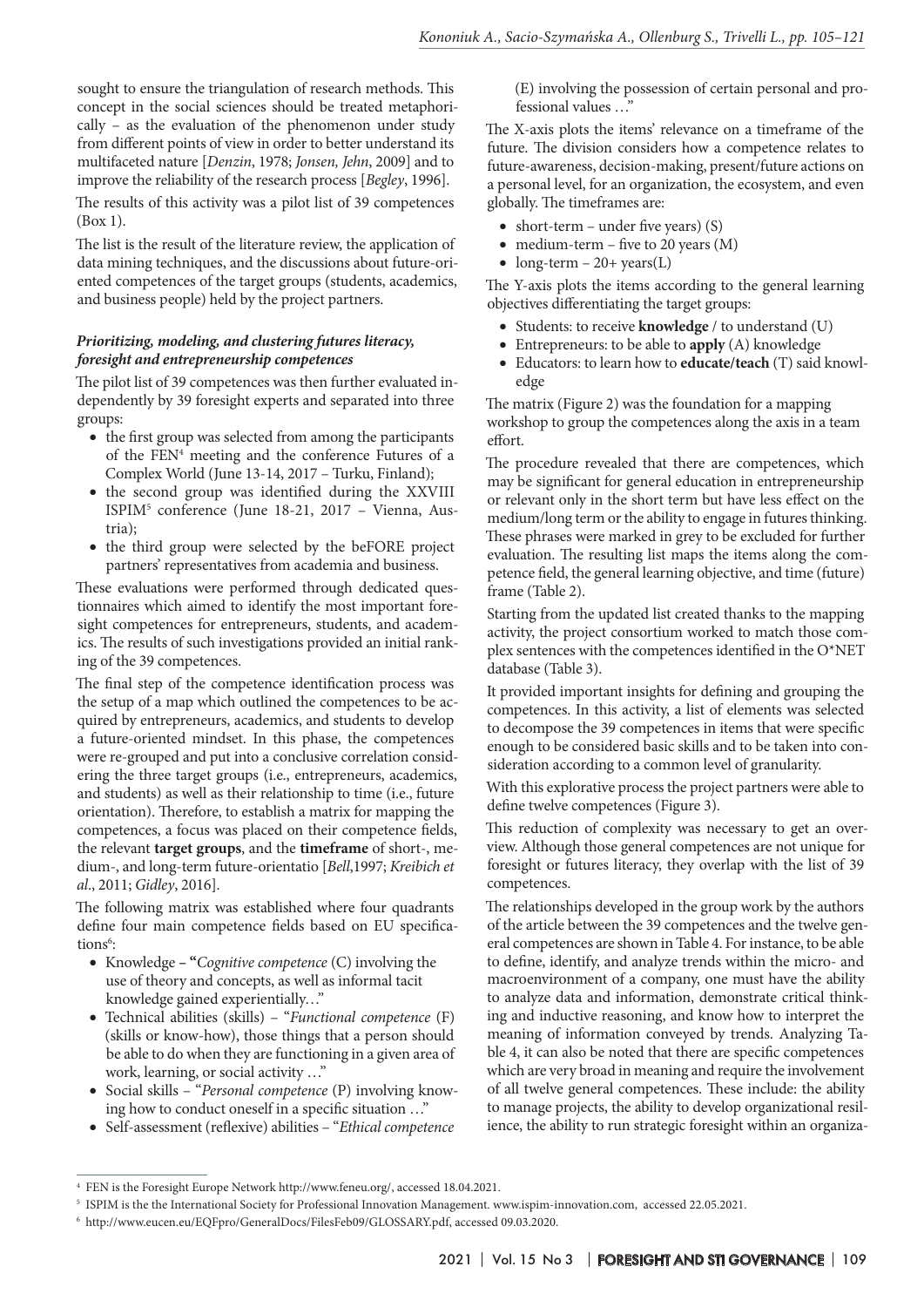|                                                                                | Table 1. Future-Oriented Entrepreneur Competences Retrieved from the Publications                                                                                                                                                                                                                                                                                                                                                                                                                                                                                            |  |  |  |
|--------------------------------------------------------------------------------|------------------------------------------------------------------------------------------------------------------------------------------------------------------------------------------------------------------------------------------------------------------------------------------------------------------------------------------------------------------------------------------------------------------------------------------------------------------------------------------------------------------------------------------------------------------------------|--|--|--|
| <b>Authors</b>                                                                 | <b>Selected Competences of Future-Oriented Entrepreneurs</b>                                                                                                                                                                                                                                                                                                                                                                                                                                                                                                                 |  |  |  |
| [Inayatullah, 2008]                                                            | capacity to reflect, i.e. developing an understanding of one's past, present, and expectations for the future ("mapping"),<br>being aware of mostly implicit assumptions on development and change ("timing the future"), being aware of mostly<br>implicit assumptions on epistemological foundations of reality, e.g., discourses and myths (deepening the future);<br>ability to formulate preferences or make conscious choices on a normative basis ("transforming the future"); logical<br>thinking and ability to deduce from historical experiences ("anticipation") |  |  |  |
| [Weiner, Brown,<br>2008]                                                       | acceptance of signals of change, challenging assumptions, looking at a problem from many perspectives, propensity to<br>identify countertrends, understanding complexity, ability to see a whole context, understanding evolutionary changes,<br>questioning consensus, understanding the dangers of efficiency                                                                                                                                                                                                                                                              |  |  |  |
| Bell, 2009                                                                     | prospective thinking, i.e., the ability to imagine and explore alternative futures; creativity; lateral thinking, i.e., the<br>ability to imagine futures also going beyond the obvious development; visionary combined with factual thinking –<br>linking images of the future to present day behavior and their consequences                                                                                                                                                                                                                                               |  |  |  |
| Lewrick et al.,<br>2010]                                                       | ability to learn from mistakes; social skills – understanding the customer's point of view; management capacity/<br>leadership qualities: making of decisions with new business models in mind, comprehension of the importance of<br>developing measurement systems to control innovation initiatives and strategic direction                                                                                                                                                                                                                                               |  |  |  |
| Jain, 2011                                                                     | ability to discover opportunities, lack of risk-aversion (moderate or high risk-taking propensity — inconclusive<br>research), innovativeness, intuition, tolerance for ambiguity, achievement motivation (tendency to plan, establish<br>future goals, gather information, and learn), internal locus of control, healthy self-esteem, high level of self-efficacy                                                                                                                                                                                                          |  |  |  |
| $\vert \mathit{Rohrbeck}, 2011 \vert$                                          | ability to capture external data, ability to effectively disseminate information and insights into the organization, ability<br>to look outside company boundaries and continuous scanning of the periphery, ability to translate strategy into action,<br>ability to communicate clearly and concisely, ability to use creativity to identify opportunities and take risks, ability to<br>connect and inspire other people to invest their efforts in new topics, ability to create an environment of trust                                                                 |  |  |  |
| Chiu, 2012                                                                     | behavioral flexibility; constructing mental representations of possible futures; creative thinking                                                                                                                                                                                                                                                                                                                                                                                                                                                                           |  |  |  |
| Heinonen, Ruotsa-<br>lainen, 2012                                              | interaction competence, collaboration competence, time competence, technology competence, environmental<br>competence, systems competence, socio-cultural sense-making competence                                                                                                                                                                                                                                                                                                                                                                                            |  |  |  |
| [van der Laan,<br>Erwee, 2012                                                  | interrogating the future; future-time orientation, interest in the long-term issues that define the future, envisioning<br>"bigger picture" futures, adjusting to new situations as the future demands, balancing multiples challenges and<br>choices, helping others to adapt, flexible leadership, influencing change, adopting new trends, confirming the diffusion<br>of innovation theory, experimenting with new trends when they arise, opportunistic trend analysis, preserving one's<br>own position, mitigating and resisting change                               |  |  |  |
| [Morris et al.,<br>2013                                                        | opportunity recognition, opportunity assessment, risk management/mitigation, conveying a compelling vision,<br>tenacity/ perseverance, creative problem solving/ imaginativeness, resource leveraging, guerrilla skills, value creation,<br>maintain focus yet adapt, resilience, self-efficacy, building and using networks                                                                                                                                                                                                                                                 |  |  |  |
| [Ratcliffe, Ratcliffe,<br>2015                                                 | awareness of self, situation, and environment, authenticity - values, truth, direction, good spirit, communication,<br>cultivating culture /relationships, audacity challenge, inspire, enable, model, encourage; adaptability – purpose and<br>choices, looking at system from a distance, embracing differences, action - bringing together, managing the "clever"<br>iterative process                                                                                                                                                                                    |  |  |  |
| Dannenberg,<br>Grapentin, 2016]                                                | integration of new perspectives and a global view in knowledge generation; interdisciplinary anticipation in thinking<br>and acting; identification and assessing risks and uncertainties, acting and planning in cooperation, participation in<br>thinking and acting; identification and assessing risks and uncertainties, showing empathy and solidarity                                                                                                                                                                                                                 |  |  |  |
| Gheorghiua et al.,<br>2016                                                     | ensuring ecosystemic transparency, mapping emerging global trends, among others though horizon scanning<br>mechanisms such as technological radars for weak signals; entrepreneurial dialogue through consensus-seeking<br>consultation instruments involving broad participation                                                                                                                                                                                                                                                                                            |  |  |  |
| [Miller, 2018]                                                                 | Futures Literacy is understood as an individual's capacity to explore the potential of the present to give rise to the<br>future. Sense-making, seen as the ability to discover, invent, and construct the world around us. Capacity of "sensing<br>the change" and "making sense" of change and of the reality that emerges.                                                                                                                                                                                                                                                |  |  |  |
| <i>Source</i> : authors' own elaboration on the basis of the literature review |                                                                                                                                                                                                                                                                                                                                                                                                                                                                                                                                                                              |  |  |  |

tion, the ability to deal with complexity, the ability to develop and implement strategies, and the ability to apply future studies' methodologies. In turn, by analyzing the above table in columns, it can be noted, that such general competences as: analyzing data or information, critical thinking, inductive reasoning, interpreting the meaning of information and conveying it to others, reflexive capacity, and thinking creatively are necessary to implement most of the specific competences.

In order to reduce the complexity of the research, twelve general competences were further analyzed.

## **Validating Competences through a Survey of University Students, Academics, and Business Representatives (Entrepreneurs)**

In order to verify and validate the twelve competences (Figure 2), a survey in the form of a questionnaire was submitted to all target groups addressed by the project. The aim of the survey was: a) to have respondents rank the twelve competences according how they are needed in order to deal with the uncertainties of the future and b) to understand and identify the educational needs of entrepreneurs, university students, and academics as the framework when designing adequate online courses to introduce the field of futures studies.

The survey process took over six weeks (from November until mid-December 2017) and was conducted in all four project countries: Germany, Italy, Poland, and Spain. Each project country aimed to reach the following number of respondents:

- Students  $80$ ;
- Academics 24;
- Entrepreneurs 16.

The number of respondents was based on the research assumptions envisaged in the feasibility study of the beFore project and the budget allocated for the survey.

The authors did not assume that the sample would be representative of such a wide group of respondents due to the costs of the research, but rather sought to obtain a general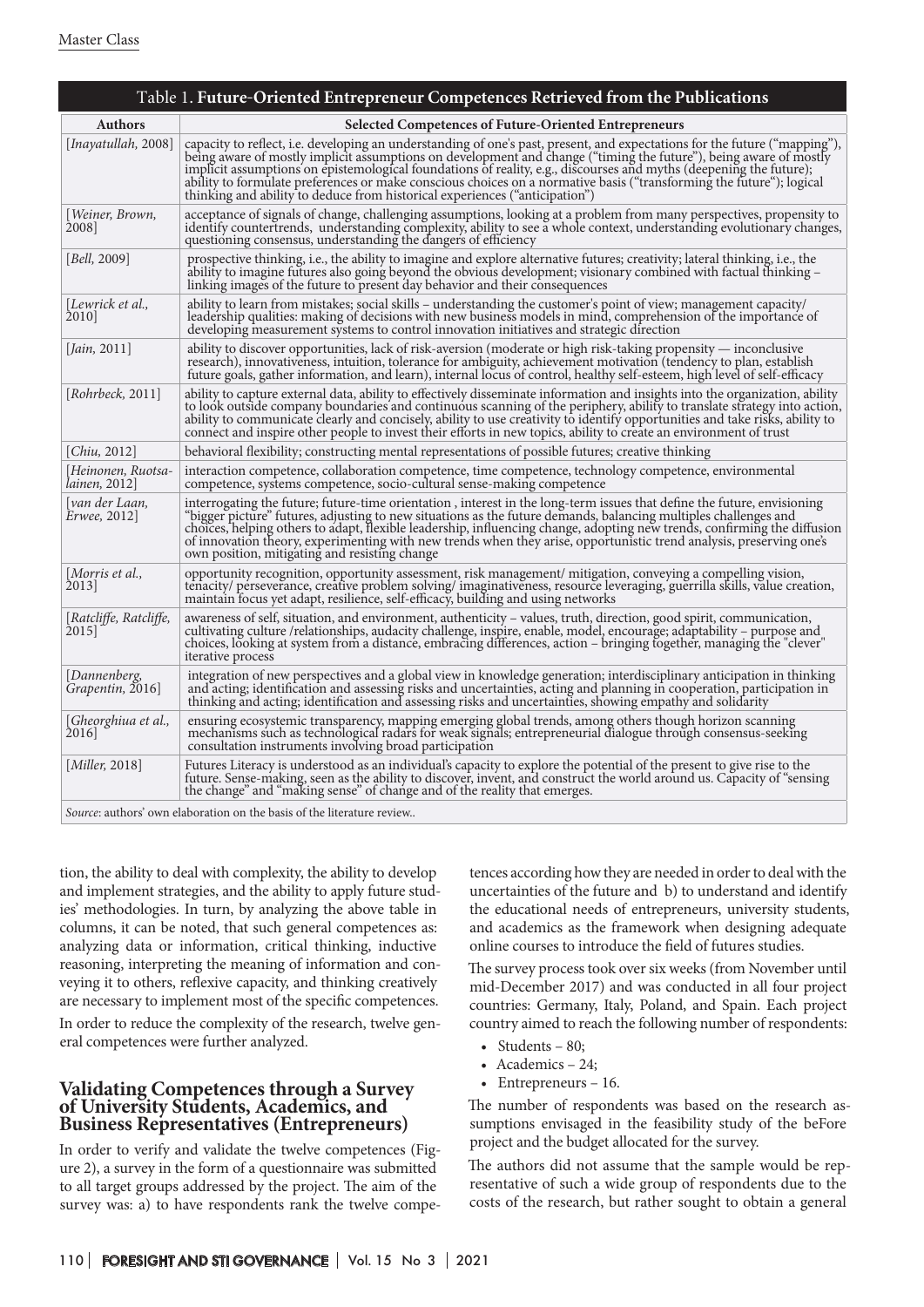## Box 1. **A Pilot List of 39 Competences**

1. The ability to define, identify, and analyze trends within the micro- and macroenvironment of a company

2. The ability to find and interpret weak signals of change and disruptions (wild cards and abnormal phenomena)

3. The ability to identify factors influencing the use of strategic foresight by companies

- 4. The ability to define measurable goals to create a preferred future vision for the organization
- 5. The ability to work in teams

6. The ability to possess guerilla skills to challenge assumptions

- 7. The ability to gather, analyze processes, and interpret data (also using IT tools)
- 8. The ability to act proactively (autonomous strategic behavior, enterprising spirit)

9. Reflexive capacity

10. The ability to develop measurement systems to control innovation initiatives and strategic direction

11. Coaching skills

- 12. The ability to communicate internally, on an interdisciplinary basis, and with stakeholders
- 13. The ability to manage projects
- 14. The ability to develop organizational resilience
- 15. The ability to run strategic foresight within an organization
- 16. Systemic thinking
- 17. Risk-taking capability
- 18. The ability to manage change and uncertainty (also dynamic capability)
- 19. The ability to build networks both internally and externally
- 20. The ability to deal with complexity
- 21. Understanding dangers of efficiency
- 22. The ability to develop and implement strategies

23. Time competence (time-organizing skills, utilizing real-time, making optimal use of the diversities of time, appreciation of slow life,

developing futures thinking, and futures consciousness)

- 24. The ability to think out of the box
- 25. The ability to transform new ideas into business practices
- 26. Capacity for design thinking
- 27. The ability to implement the scenario approach within an organization
- 28. The ability to create an organizational vision (both collective and individual)
- 29. The ability to identify goods or services that people want
- 30. Accepting incompleteness of knowledge
- 31. Non-linear thinking
- 32. The ability to apply various future studies' methodologies
- 33. The ability to implement selected methods of technology management (technology assessment, technology mapping, technology life
- cycle, prioritisation, technology audit, and roadmapping)
- 34. The ability to perceive unmet consumer needs
- 35. The ability to look for products that provide real benefit
- 36. Seizing high-quality business opportunities
- 37. Maximizing results in resource allocation
- 38. Seeing the big picture
- 39. Tolerance of ambiguity

*Source:* [*Kononiuk et al.,* 2017].

opinion on the respondents' preferences regarding competences. All in all, the project consortium managed to reach 190 students, 75 academics, and 81 entrepreneurs in the four countries (346 respondents in total). The consortium chose to follow a non-probability sampling method (purposive sampling) to achieve a maximum of variety throughout university faculties and entrepreneurial branches. The survey included quantitative as well as qualitative questions. The questionnaire was divided into three parts: respondents rated the twelve competences according (I) to their present educational and vocational situation; (II) to their expected future needs in their working life, and (III) general information to obtain, for example, an overview of the respondents' knowledge of the field [beFORE, 2018].7

In part I and II the ranking of the competences were evaluated quantitatively through the use of a scale from "1" – the maximum ranking to "6" – the minimum. The details of the survey evaluation process go beyond the scope of this paper and can be reviewed in [beFORE, 2018].

The qualitative questions were involved in part II and III. In II they asked the respondents to reflect on their future professional situation and how it could change in 10-15 years' time (including global or personal changes, challenges, goals, and job titles). In part III of the questionnaire, the respondents were asked to clarify how familiar they were with the terms "foresight" and "futures literacy" and which online learning methods they prefer.

"Adaptability/Flexibility", "Critical Thinking", "Thinking Creatively", "Analyzing Data or Information", "Developing Objectives and Strategies", and "Making Decisions and Solving Problems" (Table 5) were the six highest ranking competences of the twelve assessed in the survey.

<sup>7</sup> The qualitative nature of the survey (many open, thought-provoking questions) resulted in a relatively high number of personal or telephone interviews when executing the survey (it was specifically the case with the entrepreneur group).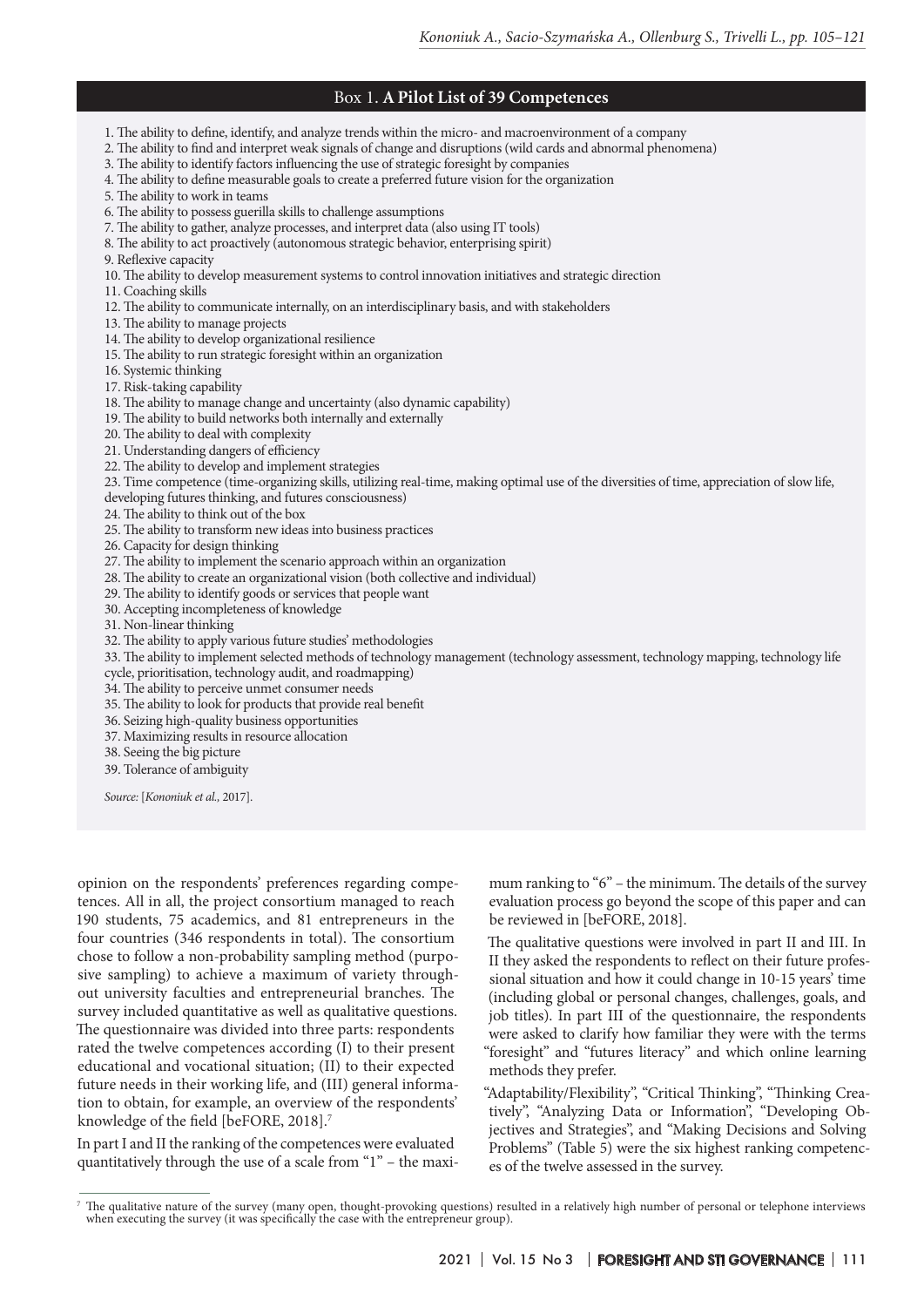## Figure 2. **Matrix with Results after Mapping Exercise**

*Source*: authors. 1. To define and identify trends within the micro- and macro-environment of the (company) organization 1a. To define and identify trends within the microand macro-environment of the company 2a. To find (to seek?) weak signals of change and disruptions (wild cards and abnormal phenomena) 2b. To interpret weak signals of change and disruptions (wild cards and abnormal phenomena)" 4b. To set / create preferred future vision for the organization \*6. To possess guerrilla skills to challenge assumptions 8. To act proactively (autonomous strategic behavior, enterprising spirit) 9. To have reflexive capacity 10. To develop measurement system to control innovation initiatives and strategic direction 12a-c. To communicate internally, interdisciplinary, with stakeholders \*18a. To manage change and uncertainty (also dynamic capability) \*18b. To manage [(new) to communicate?] change and uncertainty 19a+b. To build networks internally and externally \*20b. To understand complexity 22a. To develop strategies 23c. To understand diversities of time \*26. To have the capacity for design(erly) thinking 27. To implement scenario approach within organization 28b. To create an individual vision 28c. To collectively develop a vision within / for an organization 30. To accept incompleteness of knowledge 31. To have the capability to engage in nonlinear thinking 39. To tolerate ambiguity

Worth emphasizing is the fact that significant differences between both different countries and target groups were not noticed. In studies on education for sustainable development, the data showed similar results. There the respondents emphasized the relevance of competences that support the shaping and transformation of future developments [Rieckmann, 2011]. This confirms the results in the beFORE project survey and the relevance of future-oriented competences that go beyond analytical skills to include critical thinking, adaptability, and creative skills.

Slightly larger differences between the target groups (academics vs. students vs. entrepreneurs) occurred in the case of the open questions, especially those related to personal achievements, aspirations, and visions of the future. As the target groups differ in age and are at different stages of life, this was a rather expected outcome. For example, to the question about the changes that were expected to have the greatest impact upon the respondents' future jobs, students expected the greatest changes in their personal life (i.e., starting of a family, migration, etc.) 58% compared to 32% in the case of academics and 27% in the case of entrepreneurs. Commonalities in the target groups were found in their expectations regarding changes that will have the greatest impact upon future working conditions are: 'Technological development of discoveries from scientific research" (46% of all respondents and more than 100 specific examples provided) [beFORE, 2018].

The results of the assessment of the twelve 'future-oriented' competences (Figure 2) and the personal need to improve



them (now and in the future) was one pillar in the process of creating the e-learning courses. The other pillar was from the qualitative evaluation and assessing the relevant topics: the readiness to establish one's own company in the future or the awareness of foresight or futures thinking, to name just a few. Taking into consideration the research sample ( $n = 346$ ) respondents) and the survey's high descriptive value, the extensive survey was worthwhile. The consortium received a better understanding of the target groups' needs and was able to build a flexible structure for the e-learning platform that is appealing to all learners.

## **Producing the Online Educational Offer** *Research result as the foundation for developing the pedagogical structure*

The main conclusions and recommendations arising from the needs analysis gave insights allowing one to find an adequate pedagogical approach, structures, as well as learning objectives, suitable didactic tools, and methods. The survey did reveal that most survey participants favor studying case studies and projects that demonstrate how to apply foresight and futures literacy methodologies in real life. The preference for case studies in online courses is also confirmed by e-learning experts [*Clark, Mayer,* 2016]. Hence, the use of the competence-based approach has become an important aspect of reflections on course content design and didactical choices. Taking into consideration the pedagogical approach, de Haan [*de Haan,* 2010] highlights the importance of arrangements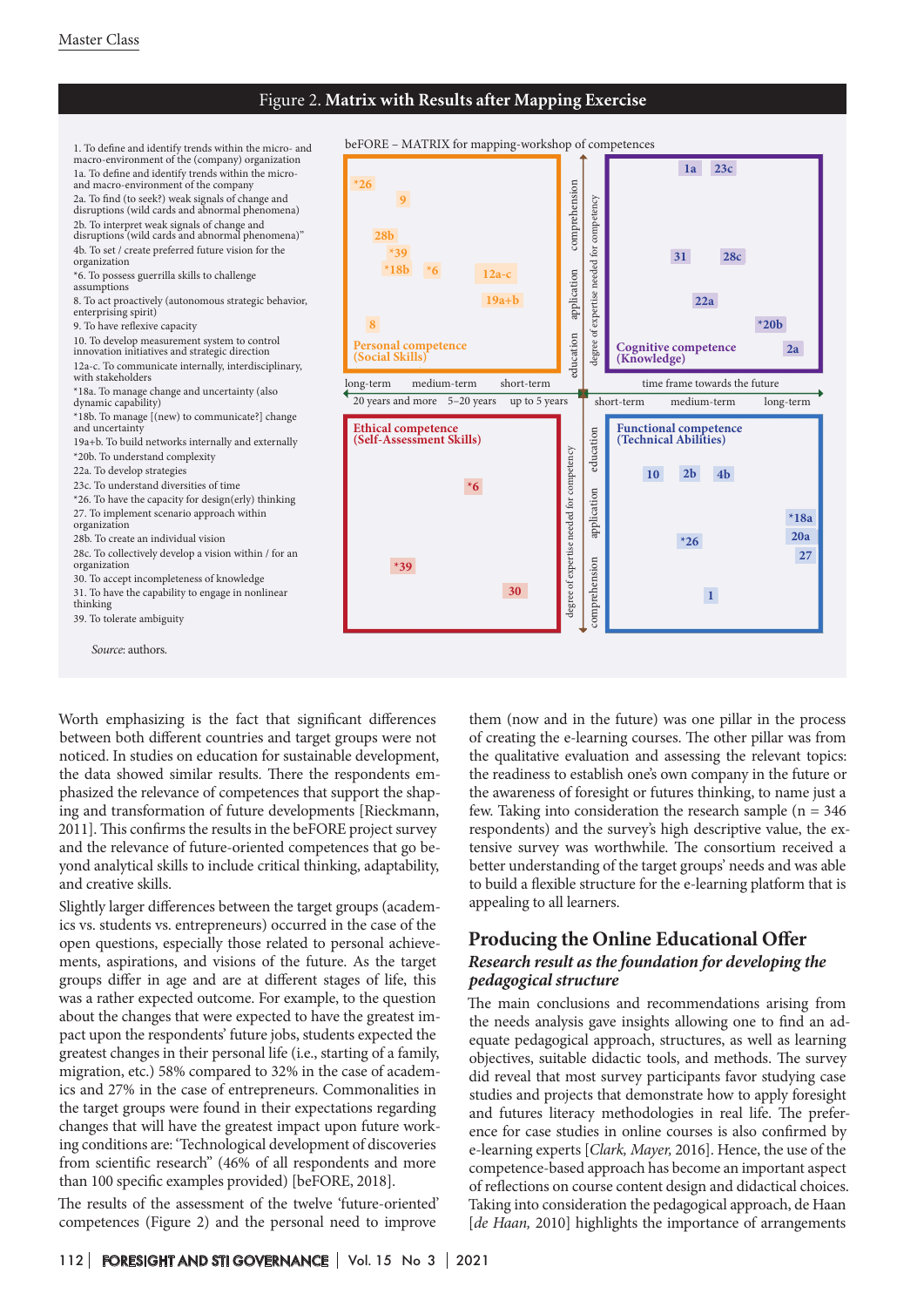## Таble 2. **After Mapping Exercise: List of 55 Items (39 Rephrased Competences)** Competences Mapped as a set of the competence of the competences of the competences of the competences of the competence of the competence of the competence of the competence of the competence of the competence of the comp 01a. To define trends within the micro- and macro-environment of the company C/L/U 01b. To identify trends within the micro- and macro-environment of the company C/L/U 01c. To analyze trends within the micro- and macro-environment of the company F/S/A 02a. To find (to seek?) weak signals of change and disruptions (wild cards and abnormal phenomena) C/L/T 02b. To interpret weak signals of change and disruptions (wild cards and abnormal phenomena)" F/M/A 03. To identify factors influencing the use of strategic foresight by companies F/S/A 04. To define measurable goals to create a preferred future vision for the organization  $F/M/A$ 05. To work in teams P/S/A 06. To possess guerrilla skills to challenge assumptions  $P-E/M/A$ 07a. To gather data (also using IT tools) **F/S/A-U** 07b. To analyze and process data (also using IT tools) C/S/A 07c. To interpret data (also using IT tools) C/S/U 08. To act proactively (autonomous strategic behavior, enterprising spirit) P/L-M-S/T 09. To have reflexive capacity **P/L-M-S/U** 10. To develop a measurement system to control innovation initiatives and strategic direction F/S-M/A 11. To possess coaching skills F-P/ M/T-A-U 12a-c. To communicate internally, in an interdisciplinary manner, with stakeholders P/S-M/A 13. To manage projects F/S/A 14. To develop organizational resilience F/L/E 15. To run strategic foresight within an organization F/M-L/A 16. To understand systemic thinking contact the contact of the contact of the contact of the contact of the contact of the contact of the contact of the contact of the contact of the contact of the contact of the contact o 17. To have risk-taking capability **P/S/T** and the set of the set of the set of the set of the set of the set of the set of the set of the set of the set of the set of the set of the set of the set of the set of the set of 18a. To manage change and uncertainty (also dynamic capability) F/S-L/A 19a-b. To build networks internally and externally and  $P/M/A$ 20. To deal with complexity example of the complexity of the complexity of the complexity of the complexity of the complexity of the complexity of the complexity of the complexity of the complexity of the complexity of the 21. To understand the dangers of efficiency E/M/U 22a. To develop strategies C/M/A 22b. To implement strategies F/S/A 23a. To have time-organizing skills F/S/A 23b. To utilize real-time **F/S/A** 23c. To make optimal use of the diversities of time C/M-L/U 23d. To appreciate a slow life E/S/U 23e-f. To develop futures thinking and futures consciousness C/L/U 24. To think out of the box  $P/L/U$ 25. To transform new ideas into business practices F/L/A 26. To have the capacity for design thinking T-P/M-L/A 27. To implement the scenario approach within an organization **F/S-L/A** 28a. To create an organizational vision C/M/A 28b. To create an individual vision **P/M-L/A** 28c. To collectively develop a vision within / for an organization C/M/A 29. To identify goods or services people want C/S/U 30. To accept incompleteness of knowledge E/S/U 31. To have the capability to engage in nonlinear thinking C/M/A 32. To apply various future studies' methodologies F/S/A 33. To implement selected methods of technology management (technology assessment, technology mapping, technology life cycle, prioritization, technology audit, and road-mapping) F/S/A 34. To perceive unmet consumer needs F/S/A 35. To look for products that provides real benefit F/S/A 36. To seize high-quality business opportunities F/S/A 37. To maximize results in resource allocation F/S/A 38. To see the big picture C/L/U 39. To tolerate ambiguity E/S-L/U

*Source*: [*Kononiuk et al.,* 2017].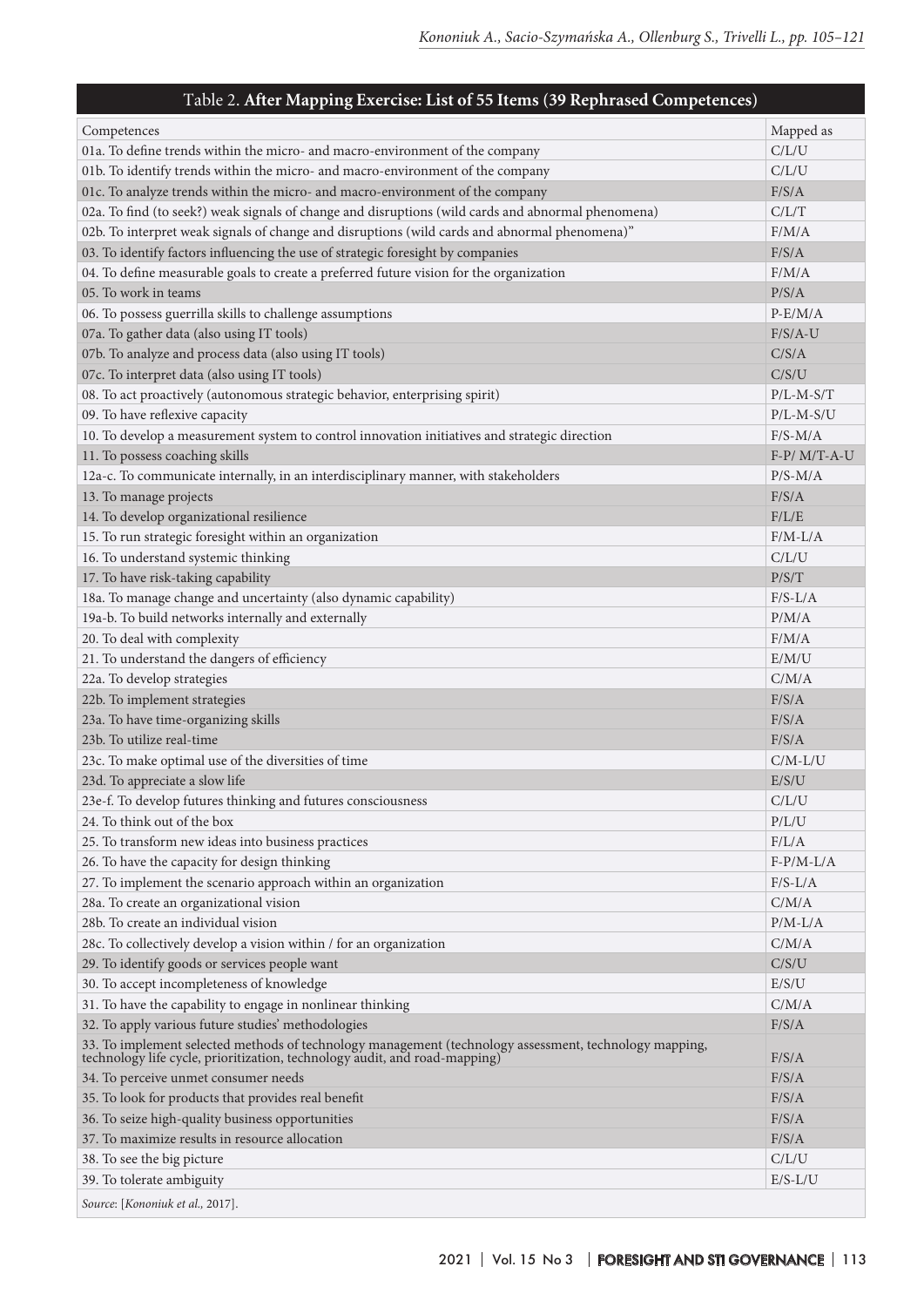| Table 3. The General Algorithm and Example |
|--------------------------------------------|
| of the Process of Matching beFORE          |
| Competences with Corresponding             |
| O*NET Database Competences                 |

| beFORE<br>competences                                       | <b>Explanation</b>                                                            | Corresponding<br>O*NET database<br>competences |  |  |  |
|-------------------------------------------------------------|-------------------------------------------------------------------------------|------------------------------------------------|--|--|--|
| beFORE<br>competences:<br>01a, 02b, 02a, 02b,<br>06, 16, 27 | Matching beFORE<br>competences with<br>those from O*NET<br>database (example) | $O^*NET$<br>competence A<br>"systems thinking" |  |  |  |
| beFORE<br>competences:<br>n, n1, n2                         | General algorithm<br>applied in the<br>matching process                       | $O^*NET$<br>competence N                       |  |  |  |
| Source: own elaboration.                                    |                                                                               |                                                |  |  |  |

for the education processes and environment as factors which have an impact upon knowledge construction. He stresses that self-directed processes and self-guidance contribute to more efficient learning. At the same time, he emphasizes that competences are acquired more effectively when the learning process is embedded in a context [*de Haan,* 2010].

Similar expectations of the project target groups regarding the desired competences as indicated in the survey research devoted to needs analysis supported a pedagogical approach that allows shared modules for the three target groups of the project: academics, students, and business people. Nevertheless, the level of foresight knowledge and foresight literacy should be differentiated in order to meet the needs of the target groups as much as possible.

Hence, the authors of the platform decided that its concept should include, on the one hand, an introductory section on foresight issues and foresight literacy and, on the other hand, it should allow for the introduction of increasingly advanced topics and allow for a balance between theoretical knowledge and practical knowledge.

This encouraged the design of a common course structure with an e-learning architecture starting with the basic courses and adding thematic courses covering advanced material.

The idea of an e-learning platform benefits from the theories of behaviorism and cognitivism which lay the foundations for the Instructional Systems Design (ISD), which comprises nine learning phases with the aim to motivate the students [*Gagné*,1984; *Merrill*, 2002]. The phases are presented in Figure 4.

Through the implementation of the nine learning events, the newly attained knowledge and the corresponding transmission of competences are continually checked.

The authors of the article emphasize that the accumulation of various educational goals is likely to happen throughout the procedure of accommodating different competences during the acquisition of theory and practice [*Gagne, Merill,* 1990].

The application of nine events within the beFore e-learning platform provided an underlying framework both for the preparation and delivery of the content covering a wide range of educational objectives conveying the twelve general competences in an engaging context for every topic in the training course.

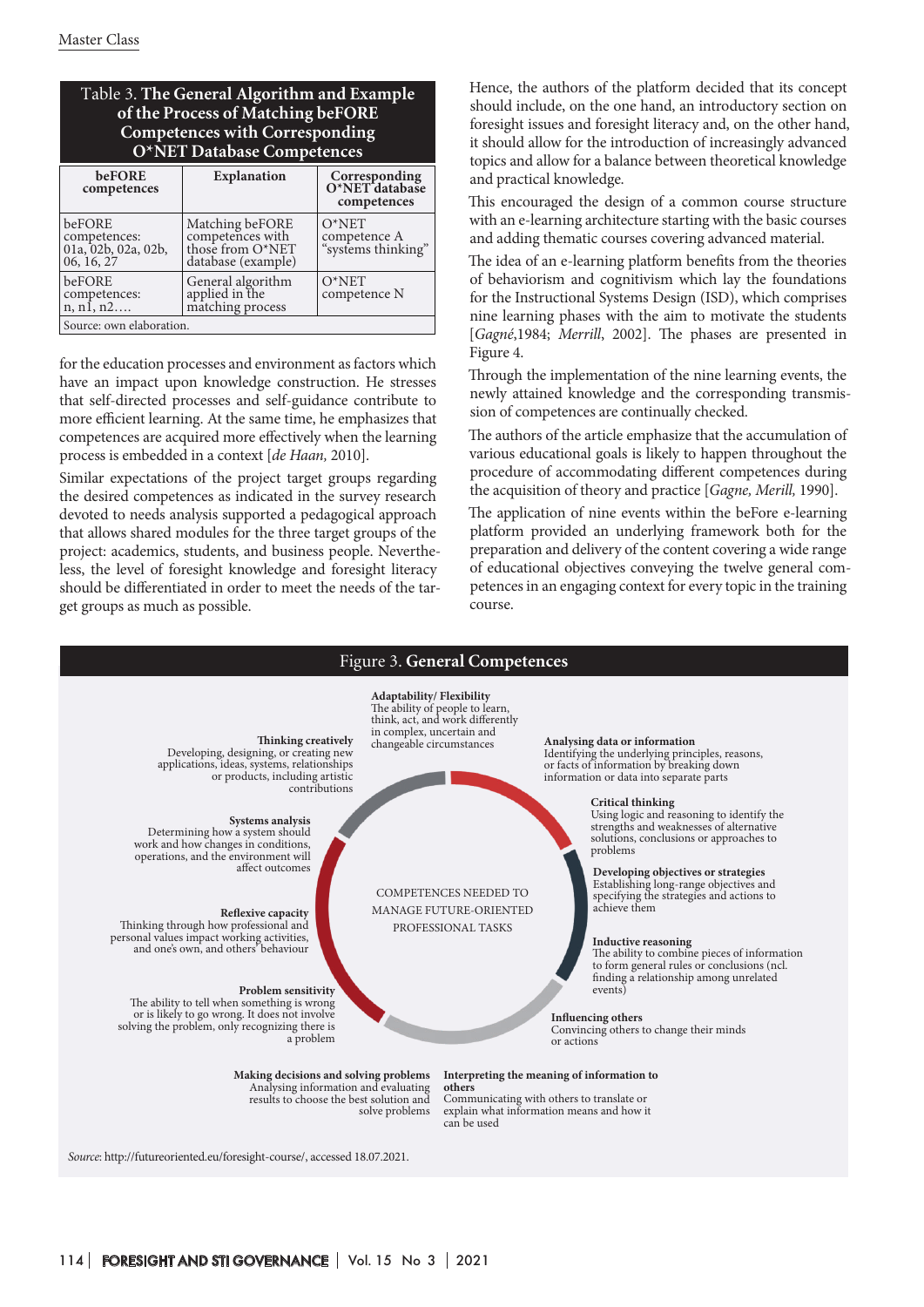| Table 4. The Relationship between Specific and General Competences                                                                                                                                  |           |            |           |           |               |            |            |             |            |               |           |           |
|-----------------------------------------------------------------------------------------------------------------------------------------------------------------------------------------------------|-----------|------------|-----------|-----------|---------------|------------|------------|-------------|------------|---------------|-----------|-----------|
| Competences                                                                                                                                                                                         |           | П          | Ш         | IV        | V             | VI         | VII        | <b>VIII</b> | IX         | Χ             | ΧI        | XII       |
| 1. The ability to define, identify, and analyze trends within the micro- and<br>macroenvironment of a company                                                                                       |           | $\sqrt{}$  |           |           | $\sqrt{}$     |            | $\sqrt{}$  |             |            |               |           |           |
| 2. The ability to find and interpret weak signals of change and disruptions<br>(wild cards and abnormal phenomena)                                                                                  |           | $\sqrt{ }$ | N         |           | $\sqrt{}$     |            | $\sqrt{}$  |             |            |               | $\sqrt{}$ |           |
| 3. The ability to identify factors influencing the use of strategic foresight<br>by companies                                                                                                       |           | $\sqrt{ }$ | V         |           | $\sqrt{}$     |            |            |             |            |               |           |           |
| 4. The ability to define measurable goals to create a preferred future<br>vision for the organization                                                                                               |           |            | V         | V         |               |            | $\sqrt{}$  |             |            | $\sqrt{}$     | V         | $\sqrt{}$ |
| 5. The ability to work in teams                                                                                                                                                                     | V         |            | N         |           |               | V          | $\sqrt{}$  |             | V          | V             |           |           |
| 6. The ability to possess guerrilla skills to challenge assumptions                                                                                                                                 |           |            | V         |           | V             | $\sqrt{}$  | $\sqrt{}$  |             | $\sqrt{ }$ | $\sqrt{}$     |           | $\sqrt{}$ |
| 7. The ability to gather, analyze, process, and interpret data (also using IT<br>tools)                                                                                                             |           | $\sqrt{ }$ |           |           | $\sqrt{}$     |            | $\sqrt{ }$ |             |            | $\sqrt{2}$    |           |           |
| 8. The ability to act proactively (autonomous strategic behavior,<br>enterprising spirit)                                                                                                           | $\sqrt{}$ |            | $\sqrt{}$ |           |               | $\sqrt{}$  |            | $\sqrt{}$   |            | $\sqrt{}$     |           | V         |
| 9. Reflexive capacity                                                                                                                                                                               | $\sqrt{}$ |            | $\sqrt{}$ |           | $\sqrt{}$     |            | $\sqrt{}$  |             | $\sqrt{}$  | $\sqrt{}$     |           |           |
| 10. The ability to develop measurement systems to control innovation<br>initiatives and strategic direction                                                                                         |           | $\sqrt{}$  |           | V         |               |            |            | $\sqrt{}$   |            |               |           |           |
| 11. Coaching skills                                                                                                                                                                                 |           |            | J         |           | $\sqrt{}$     |            | $\sqrt{}$  |             |            | $\sqrt{}$     |           |           |
| 12. The ability to communicate internally, in an interdisciplinary manner,<br>and with stakeholders                                                                                                 |           |            | V         |           |               |            | $\sqrt{}$  |             |            |               |           |           |
| 13. The ability to manage projects                                                                                                                                                                  | $\sqrt{}$ | $\sqrt{ }$ | V         | V         | V             | $\sqrt{ }$ | $\sqrt{}$  | $\sqrt{}$   | $\sqrt{}$  | V             |           | V         |
| 14. The ability to develop organizational resilience                                                                                                                                                | $\sqrt{}$ | $\sqrt{ }$ | N         | $\sqrt{}$ | $\sqrt{}$     | $\sqrt{}$  | $\sqrt{}$  | $\sqrt{}$   | $\sqrt{}$  | $\sqrt{}$     | V         | $\sqrt{}$ |
| 15. The ability to run strategic foresight within an organization                                                                                                                                   | $\sqrt{}$ | V          |           |           | $\sqrt{2}$    | $\sqrt{}$  | $\sqrt{}$  | $\sqrt{}$   | $\sqrt{}$  | V             | V         |           |
| 16. Systemic thinking                                                                                                                                                                               |           |            |           |           | $\sqrt{2}$    |            |            |             |            | $\sqrt{ }$    | V         |           |
| 17. Risk-taking capability                                                                                                                                                                          | $\sqrt{}$ | V          | V         | V         | J             | V          |            | $\sqrt{}$   | V          | V             |           |           |
| 18. The ability to manage change and uncertainty (also dynamic<br>capability)                                                                                                                       | $\sqrt{}$ | $\sqrt{ }$ |           |           | $\mathcal{L}$ | $\sqrt{}$  | $\sqrt{}$  | $\sqrt{}$   | $\sqrt{}$  | J             |           |           |
| 19. The ability to build networks both internally and externally                                                                                                                                    |           |            |           |           |               |            | V          |             |            | $\sqrt{}$     |           |           |
| 20. The ability to deal with complexity<br>V                                                                                                                                                        |           | V          | ٦         |           | $\sqrt{}$     |            | $\sqrt{}$  | $\sqrt{}$   | V          | $\sqrt{}$     | V         | $\sqrt{}$ |
| 21. Understanding the dangers of efficiency                                                                                                                                                         |           |            | J         |           |               |            |            |             |            | $\sqrt{}$     |           |           |
| 22. The ability to develop and implement strategies                                                                                                                                                 |           | $\sqrt{}$  | N         | V         | $\sqrt{}$     | $\sqrt{}$  | V          | $\sqrt{}$   |            | $\sqrt{}$     |           |           |
| 23. Time competence (time-organizing skills, utilizing real-time, making optimal use of the diversities of time, appreciation of slow life, developing futures thinking, and futures consciousness) |           | $\sqrt{ }$ | N         |           |               |            |            | $\sqrt{}$   |            | $\sqrt{2}$    |           |           |
| 24. The ability to think out of the box                                                                                                                                                             | V         |            | V         |           |               |            |            |             |            | V             |           | V         |
| 25. The ability to transform new ideas into business practices                                                                                                                                      | $\sqrt{}$ | V          | $\sqrt{}$ |           |               |            | $\sqrt{}$  |             |            | $\sqrt{}$     |           | V         |
| 26. Capacity for design thinking                                                                                                                                                                    | V         | V          | V         |           | ٦             |            | $\sqrt{ }$ | $\sqrt{2}$  |            | ٦             |           | V         |
| 27. The ability to implement the scenario approach within an<br>organization                                                                                                                        | $\sqrt{}$ | V          |           |           |               |            | $\sqrt{}$  |             |            | $\sqrt{2}$    |           |           |
| 28. The ability to create an organizational vision (both collective and<br>individual)                                                                                                              | $\sqrt{}$ | $\sqrt{ }$ | V         | V         | V             | $\sqrt{}$  | $\sqrt{ }$ |             | V          | $\sqrt{}$     | V         | V         |
| 29. The ability to identify goods or services people want                                                                                                                                           |           | $\sqrt{}$  | V         | $\sqrt{}$ | $\sqrt{}$     | $\sqrt{}$  |            | $\sqrt{}$   | V          | $\sqrt{}$     | V         |           |
| 30. Accepting incompleteness of knowledge                                                                                                                                                           |           |            | V         |           |               |            |            |             | $\sqrt{}$  | $\sqrt{}$     | V         |           |
| 31. Non-linear thinking                                                                                                                                                                             | $\sqrt{}$ |            | V         |           |               |            |            |             |            | $\sqrt{}$     |           |           |
| 32. The ability to apply various future studies' methodologies                                                                                                                                      | $\sqrt{}$ | V          | V         | V         | V             | V          | $\sqrt{}$  | $\sqrt{}$   | V          | $\sqrt{}$     | V         | V         |
| 33. The ability to implement selected methods of technology<br>management (technology assessment, technology mapping, technology<br>life cycle, prioritization, technology audit, and roadmapping)  |           | $\sqrt{ }$ | N         | V         | $\sqrt{}$     | $\sqrt{ }$ | $\sqrt{}$  | $\sqrt{}$   | $\sqrt{}$  | $\sqrt{}$     | V         | $\sqrt{}$ |
| 34. The ability to perceive unmet consumer needs                                                                                                                                                    | $\sqrt{}$ | $\sqrt{ }$ | V         | V         | $\sqrt{}$     |            | $\sqrt{}$  | $\sqrt{}$   | $\sqrt{}$  | $\sqrt{}$     | V         | $\sqrt{}$ |
| 35. The ability to look for products that provide real benefit                                                                                                                                      |           | $\sqrt{ }$ | N         | V         | $\sqrt{}$     | $\sqrt{}$  | $\sqrt{}$  | $\sqrt{}$   | $\sqrt{}$  | $\sqrt{}$     | V         |           |
| 36. Seizing high-quality business opportunities                                                                                                                                                     |           | $\sqrt{ }$ | N         | V         | $\sqrt{}$     |            | $\sqrt{}$  | $\sqrt{}$   | $\sqrt{}$  | $\sqrt{}$     | V         |           |
| 37. Maximizing results in resource allocation                                                                                                                                                       | $\sqrt{}$ | V          | N         |           |               |            |            |             |            | V             |           |           |
| 38. Seeing the big picture                                                                                                                                                                          |           | V          | N         |           | J             |            |            |             |            | $\mathcal{L}$ |           |           |
| 39. Tolerance of ambiguity                                                                                                                                                                          | $\sqrt{}$ | $\sqrt{ }$ | N         |           | $\sqrt{}$     |            | $\sqrt{}$  |             | $\sqrt{}$  |               |           | $\sqrt{}$ |

*Note:* I — Adaptability/Flexibility; II — Analyzing data or information; III — Critical thinking; IV — Developing objectives or strategies; V — Inductive reasoning; VI — Influencing others; VII — Interpreting the meaning of information and conveying it to others; VIII — Making decisions and solving problems; IX — Problem sensitivity; X — Reflexive capacity; XI — Systems analysis; XII — Thinking creatively

*Source:* own elaboration.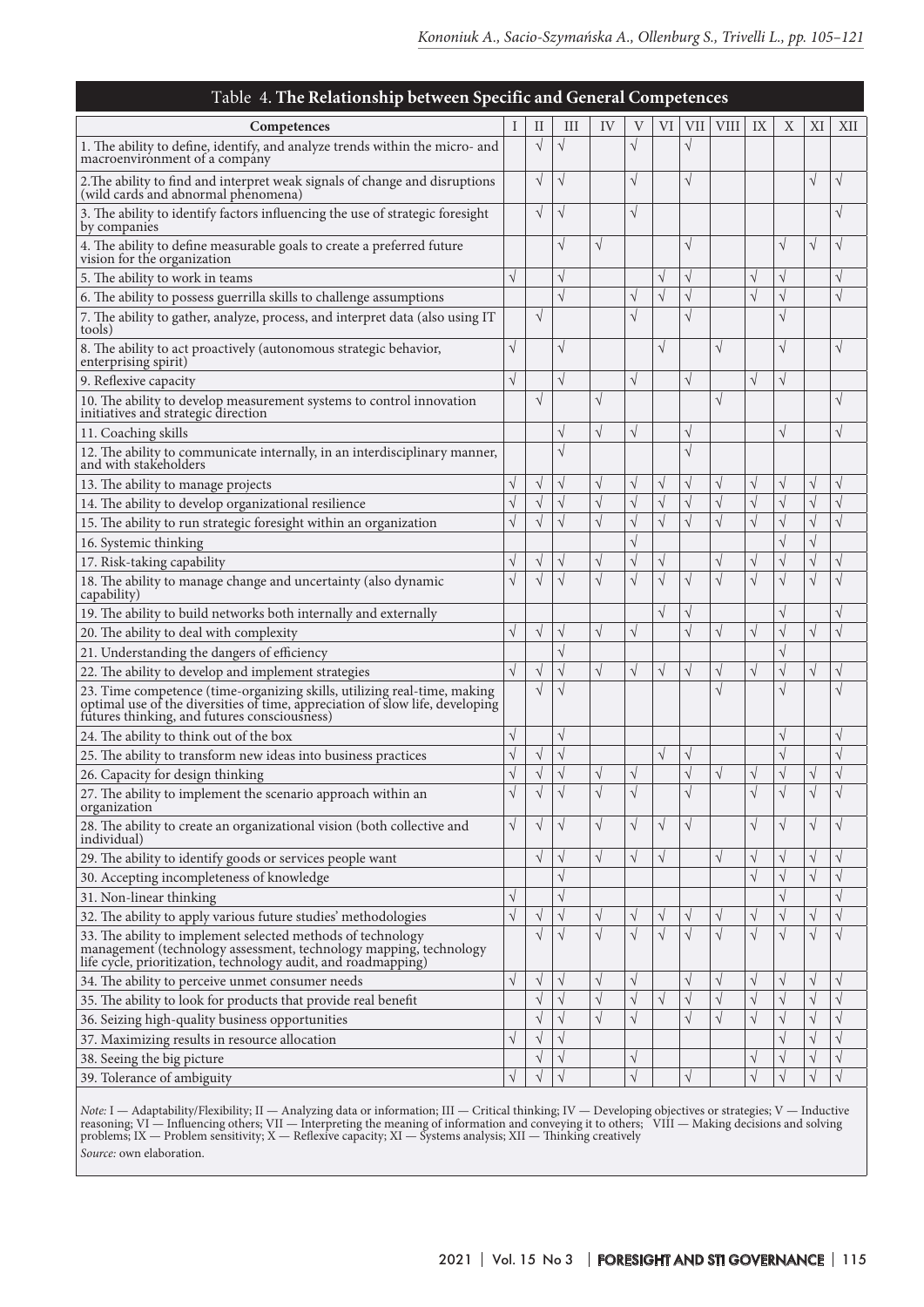| No.                      | Importance and need for improvement   |                                       |                                                                    |  |  |  |  |
|--------------------------|---------------------------------------|---------------------------------------|--------------------------------------------------------------------|--|--|--|--|
|                          | In the Present (Q1-Q2 Average)        | In the Future (Q5-Q6 Average)         | Average of the Present and the Future<br>(Q1-Q2 and Q5-Q6 Average) |  |  |  |  |
|                          | Critical Thinking                     | Adaptability/Flexibility              | Adaptability/Flexibility                                           |  |  |  |  |
|                          | Adaptability/Flexibility              | Critical Thinking                     | Critical Thinking                                                  |  |  |  |  |
| 3                        | Thinking Creatively                   | Thinking Creatively                   | Thinking Creatively                                                |  |  |  |  |
| 4                        | Analyzing Data or Information         | Developing Objectives and Strategies  | Analyzing Data or Information                                      |  |  |  |  |
| l 5                      | Developing Objectives and Strategies  | <b>Influencing Others</b>             | Developing Objectives and Strategies                               |  |  |  |  |
| 6                        | Making Decisions and Solving Problems | Making Decisions and Solving Problems | Making Decisions and Solving Problems                              |  |  |  |  |
| Source: own elaboration. |                                       |                                       |                                                                    |  |  |  |  |

## Таble 5. **Comparison of the Rankings of Competences Needed in the Present and the Future to Manage Future-Oriented Tasks Combined with the Need for Improvement Both in the Present and Future**

In developing the course, the authors followed Snelbecker's suggestion that the content presented in practice-based learning should create value for the specific situation in which the learning takes place [*Snelbecker,* 1983] (cited by [*Ertmer, Newby,* 2013, p. 8]).

## *The Architecture and Content of the E-Learning Platform*

Further on, the learning objectives were formulated to meet the needs of the target groups and convey the twelve competences needed to become futures literate and attain knowledge in foresight. The following are examples from a list that was the result of an internal exercise to collect and cluster all relevant learning objectives aimed at acquiring knowledge in foresight and futures studies. In the process, topics from foresight and futures studies as well as entrepreneurial aspects were considered and evaluated (Table 6). The resulting training material is intended to encourage active engagement with the content and to illustrate it with practical examples.

The framework of the platform was a superordinate division organizing the content into a total of seven modules from fundamental principles to specializing in futures thinking. Though the recommendation to the learner is to follow the platform's logic, the courses' modules can be entered at any stage offering the learners the flexibility to create a highly individualized learning experience.

The first four modules – "Futures Basic Course" (FBC) – form a unit to introduce the foundation of futures studies such as definitions, perceptions of future images and developments, systems thinking as well as well-known methods used in the field. The modules of the "Futures Advanced Course" (FAC) correspond to the target group differences as defined in the process of the project through the survey (Figure 5).

All modules are thematically set up and divided into lessons which consist of topics representing a self-contained learning unit readily available according to the learner's interest. Thus, the individual can acquire the contents of a module or a lesson with selected topics according to their level of knowledge or can repeat and deepen existing knowledge. Students are empowered to determine the course of their personal learning journey by choosing the content at their discretion. Directions are given through examples of learning paths offered on the platform.<sup>8</sup>

The uniqueness of the course is manifested by its flexibility in choosing the learning paths and by introducing in one place a great variety of subjects that deal with the issues of foresight and futures literacy. The course topics are not only about the theory and practice of future studies. The course also deals with issues related to entrepreneurship, in relation to which, in the opinion of the authors, foresight studies form a supportive role. To the authors' knowledge, the course offered is currently the most extensive free, open access course offered in the field of foresight and futures literacy.

## *Set up and Challenges of the Educational Offer*

For learners who have no previous knowledge in this area, it is recommended that they work through most of the topics of the first four modules of the FBC. These modules cover all relevant topics in the areas of future orientation, futures studies, and corporate foresight. The FBC introduces the field and intends to generate interest in topics related to futures and foresight and create a knowledge base for all learners. Since an important aspect of futures literacy is to reflect on and understand the concept of futures [*Bell,* 1997], the first module in particular focuses on the competences of adaptability/flexibility, critical thinking, and reflexive capacity.



<sup>8</sup> http://futureoriented.eu/foresight-course/, accessed 22.06.2021.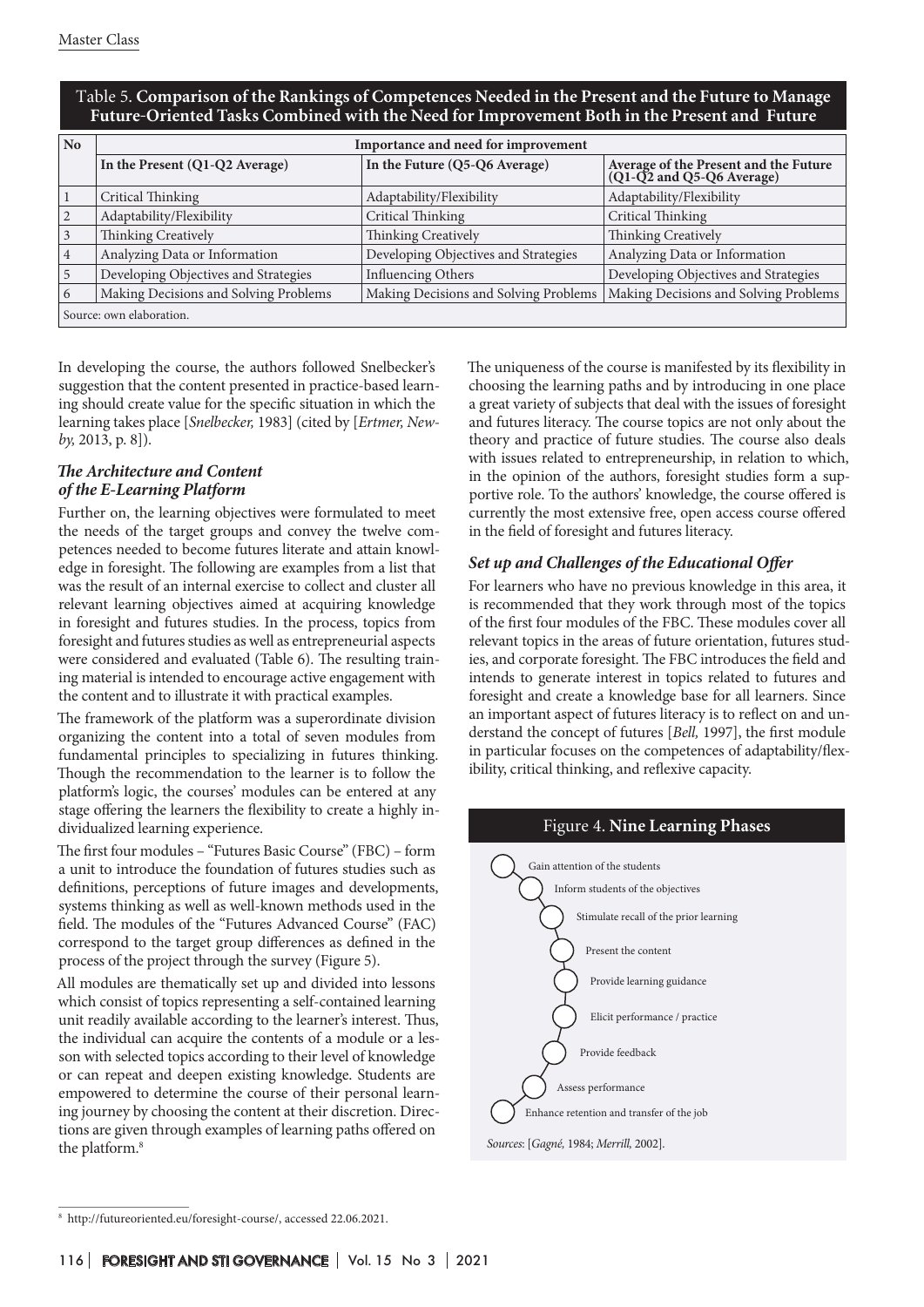#### Таble 6. **Exemplary Learning Objectives and Topics in Relation to the Twelve Competences for Future-Oriented Entrepreneurs**

| Module/<br>Lesson/Topic      | Learning objective                                                                                                                                       | Content (short description)                                                                                                                                                                                                                                                     | Competences                                                                                               |  |  |  |  |  |
|------------------------------|----------------------------------------------------------------------------------------------------------------------------------------------------------|---------------------------------------------------------------------------------------------------------------------------------------------------------------------------------------------------------------------------------------------------------------------------------|-----------------------------------------------------------------------------------------------------------|--|--|--|--|--|
| M1/L2/T1,3,4<br>$M4/L3/T1-3$ | Be able to think strategically<br>on a long-term basis by using<br>the most well-known tools in<br>entrepreneurship design and<br>innovation management. | Explanation of the differences between normative<br>and explorative scenarios; Time makes a difference                                                                                                                                                                          | Critical thinking<br>Developing Objectives and<br><b>Strategies</b><br>Problem Sensitivity                |  |  |  |  |  |
| $M2/L1/T1-3$                 | Be able to monitor and evaluate<br>changes in the external<br>environment, discover new<br>directions and move between<br>megatrends and trends.         | Differences between uncertainty and risk                                                                                                                                                                                                                                        | Analyzing Data or<br>Information<br>Adaptability/ Flexibility<br>Making Decisions and<br>Solving Problems |  |  |  |  |  |
| $M6/L4/T1-4$                 | Be able to use methods of futures<br>studies in their research as well as<br>practical templates to convey the<br>ideas to students                      | In the sense of FS becoming an accompanying social<br>science course. Toolbox for academia to be used with<br>their students to reflect on how their work or their<br>future work or the results of it affect technology,<br>competition, ecology, society, and have an impact. | Adaptability/Flexibility<br>Thinking Creatively<br>Reflexive Capacity                                     |  |  |  |  |  |
| M7/L1/T1,2<br>M5/L2/T1,2     | Evaluate and be able to use<br>selected foresight methods in<br>practice                                                                                 | Real-life examples concerning the scenario method,<br>Delphi method, roadmapping method applications<br>for foresight studies                                                                                                                                                   | Analyzing data or<br>information<br>Developing Objectives and<br>Strategies<br>System Analysis            |  |  |  |  |  |
|                              | Source: own elaboration.                                                                                                                                 |                                                                                                                                                                                                                                                                                 |                                                                                                           |  |  |  |  |  |

For example, in the beFORE educational offer, participants are asked in Module 1 Lesson 1 to think of their personal ideas of the future. They receive thought provoking questions and are encouraged to use a learning diary. Later in this module, students are introduced to the concept of multiple futures as well as organizational and global futures. To reinforce the knowledge in the lessons, the learner will do assignments and quizzes to practice the theory. Table 7 provides an overview of content of the FBC and FAC.

The flexible structure of the platform and the opportunity to acquire knowledge independently takes into account the different interests, life circumstances, levels of experience, and time contingents of learners. At the same time, it requires a high degree of self-assessment and intrinsic motivation for

the subject. The first iteration through a pilot launch of the e-learning platform was well received by representatives of all three target groups in all four project partner countries. A certain inconsistency of the training material was criticized. This was taken up in the phase of qualitative upgrading and the contents were revised as a result. The platform can be understood as a well-crafted prototype, which focuses on content and uses simpler interactive methods such as the learning diary. Furthermore, the e-learning platform is without instructional support and therefore requires the autodidactic abilities of all learners. In particular, the lack of support and the prerequisite of personal motivation can lead to the discontinuation of online-based learning [*Johnson, Brown*, 2017]. The project ended in December 2019, but the e-learning platform

|              | Figure 5. Course Architecture of the beFORE e-Learning Platform |                                                                                                        |                                     |                                                                                                  |  |  |  |  |
|--------------|-----------------------------------------------------------------|--------------------------------------------------------------------------------------------------------|-------------------------------------|--------------------------------------------------------------------------------------------------|--|--|--|--|
| <b>Basic</b> | 16h                                                             | MER                                                                                                    | Advanced                            | Business development,<br>professional development<br>$+4 h$                                      |  |  |  |  |
|              | <b>M1 General Intro</b>                                         | An overview of the subJect matter<br>including the perspective of the personal<br>images of the future | M7<br>in Management<br>and Practice | Usability for business /<br>organizational environments and<br>in management                     |  |  |  |  |
|              | M <sub>2</sub> Background,                                      | Reasons of relevance of Futures<br>Studies / Foresight and fundamental                                 |                                     | $+6h$<br>Research and teaching practice                                                          |  |  |  |  |
|              | Context                                                         | knowledge                                                                                              | M6  in Research                     | Applicability within other                                                                       |  |  |  |  |
|              | M3 Methodology,                                                 | Methods and approaches to work with<br>the uncertainties as well as the abstract                       | and Studies                         | disciplines for research<br>and education                                                        |  |  |  |  |
|              | Terminology                                                     | idea of future                                                                                         |                                     | $+8h$<br>Career path, professional<br>development                                                |  |  |  |  |
|              | <b>M4 Application,</b><br>Implementation                        | Communication of results and a catalyst<br>for the processes of change                                 | $M5$ in Learning<br>and Practice    | Usability for the career path,<br>acquisition of future-oriented skills<br>for the labour market |  |  |  |  |
|              | Source: own elaboration.                                        |                                                                                                        |                                     |                                                                                                  |  |  |  |  |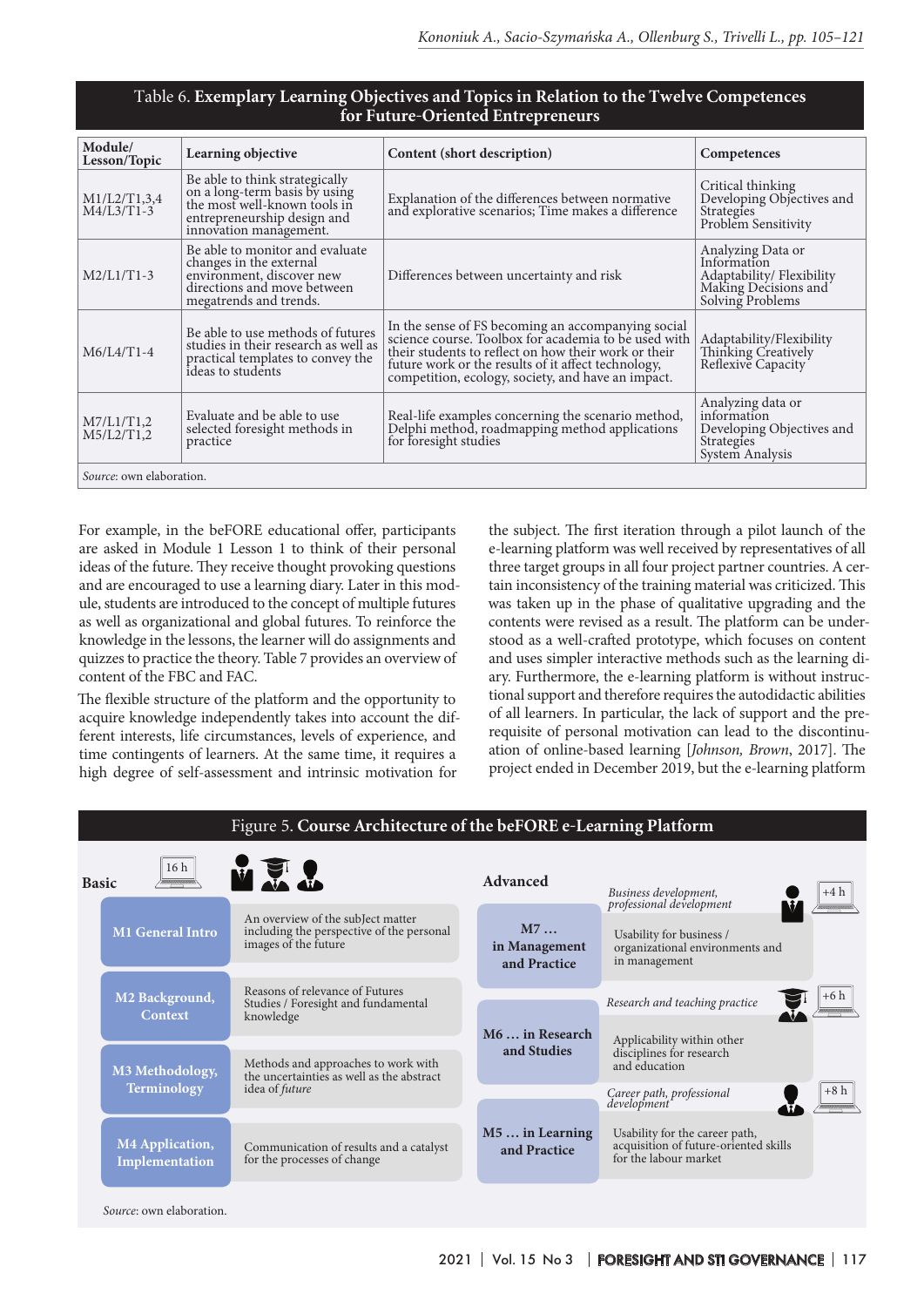| Table 7. Brief Overview of the Course Modules                           |                                                                                                                                                                                             |  |  |  |  |
|-------------------------------------------------------------------------|---------------------------------------------------------------------------------------------------------------------------------------------------------------------------------------------|--|--|--|--|
| Module                                                                  | Description / aim                                                                                                                                                                           |  |  |  |  |
| <b>Basic modules</b>                                                    |                                                                                                                                                                                             |  |  |  |  |
| Module 1. General<br>introduction to futures<br>studies                 | An introduction to the concept of the future and futures;<br>An overview of the field of futures research and strategic foresight;<br>Insight into the different perspectives on the future |  |  |  |  |
| Module 2. Background and<br>relevance of foresight                      | A first overview of areas of application;<br>Explanation of basic knowledge from the field of system theory relevant for foresight work                                                     |  |  |  |  |
| Module 3. Methodology<br>and terminology in futures<br>studies          | An overview of the methods and tools needed to work with the abstract notions of future /<br>uncertainty;<br>putting concepts into context                                                  |  |  |  |  |
| Module 4. Fields of<br>application of futures<br>studies in the economy | Introduction to specific methods; communication and handling of results;<br>Application of the results based on a design process                                                            |  |  |  |  |
| <b>Advanced modules</b>                                                 |                                                                                                                                                                                             |  |  |  |  |
| Module 5 (for students)                                                 | Usability for future career paths, acquisition of skills relevant for a future job market                                                                                                   |  |  |  |  |
| Module 6 (for academics)                                                | Possible use within their discipline in research and teaching                                                                                                                               |  |  |  |  |
| Module 7 (for<br>entrepreneurs)                                         | The applications for businesses and the organizational environment in management as well as for start-ups                                                                                   |  |  |  |  |
| Souce: own elaboration.                                                 |                                                                                                                                                                                             |  |  |  |  |

continues to be accessible in accordance with the open access principle. The challenges remain that there is no immediate learning support, facilitation, or monitoring of learning success. In future iterations, a forum for knowledge exchange and further interactivity may be needed; for example, online coaching services. Nonetheless, the response to the platform has been positive and is available for use by educators in entrepreneurship, management, or futures studies.

# **Summary and Discussion**

The biggest challenge when developing the course was related to the fulfillment of learning needs (related to futures thinking) of the three different target groups that the course was supposed to cater to: the academics and students and the business professionals (any working individual interested in enhancing future-orientated skills).

We managed to do so by:

- • Successfully identifying key competences sought-for by the target groups –which address the thematic gaps in the entrepreneurial education and business/professional practice related to future-orientation and futures literacy;
- Efficiently translating the missing competences into the curriculum of an open access online course composed of self-standing basic and advanced course modules as well as three recommended learning paths for each target group.

Based on the undertaken literature review and the results of our own research, we highlight how those methodologies, concepts, and methods in the futures studies field fill the competence gap, complement entrepreneurship education, and enrich business practice. In particular, these concepts help to shift focus from economic models of financial evaluation [*Ratcliffe, Ratcliffe*, 2015], they facilitate the process to go beyond rational forecasting and managerial economics [*Fontela,* 2006] that result in cultivating an engineering management mindset [*Hurst*, 2014]. We agree that the inclusion of foresight and futures literacy topics and approaches into the learning journeys of students and professionals expands their perception of the concepts of incidental externalities and

business durability [*Ratcliffe, Ratcliffe,* 2015], enhances their sustainable global thinking, systems thinking [*Postma, Yeoman,* 2021], and cross-disciplinary thinking. It also deepens the discussion about humanistic and scientific trends [*Roos*, 2014].

We believe that awareness of the possibility of futures analysis and the context that enables the development of future-oriented competences are extremely important. The results presented by [*Jafari-Sadeghi et al.,* 2019] show that higher levels of education or knowledge in a country enhances foresight competencies.

Based on undertaken research, we illustrate how general concepts and methods of the futures studies and foresight field enrich and complement business and entrepreneurship education and enhance specific competences (Table 8).

The proposed changes in entrepreneurship curricula and business practice – toward which our research contributes – should allow us to *"*develop new understandings of how intuition and reason can work together especially in the service of creativity and innovation*"* [*Hurst,* 2014]. The aim of such a transformation of entrepreneurship education would be *"*to enhance the dominant paradigm of strategy building among organisations, which rests on the classical, rational approach of deliberate planning with more emergent and creative ways*"* [*van der Laan*, 2010].

The above is complemented by the World Bank study on Entrepreneurship Education and Training Programs around the world, which reports that entrepreneurs cite mindsets and skills as a potential constraint to entrepreneurial opportunity and success [*Valerio et al.,* 2014, pp. 20-21]. Therefore, the main objective of our research was to prototype an open online educational platform that would help individuals to become more futures literate.

Prior to the design of the course structure, we had to agree upon a pedagogical strategy and the didactical approach. In educational sciences, they are the foundation of understanding how students acquire knowledge and have been applied in designing learning experiences. Starting from the premise that although technology and media for learning is changing various ways of how to obtain knowledge, how people learn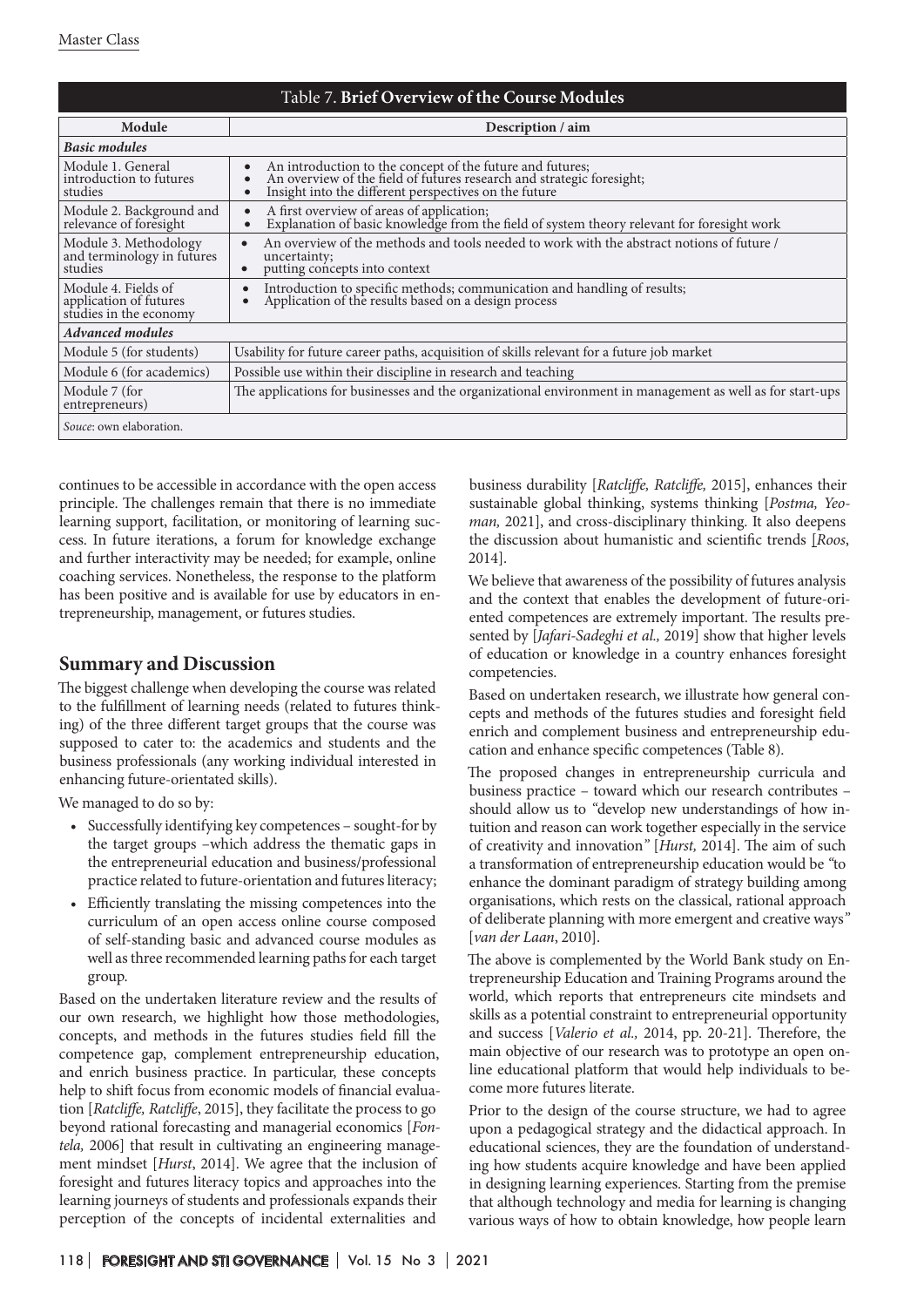| Table 8. Augmentation of Business and Entrepreneurship Education with Futures Studies Education Offer                                    |                                                                                                                           |                                                                                                                    |  |  |  |  |
|------------------------------------------------------------------------------------------------------------------------------------------|---------------------------------------------------------------------------------------------------------------------------|--------------------------------------------------------------------------------------------------------------------|--|--|--|--|
| What is being taught                                                                                                                     | What is missing                                                                                                           |                                                                                                                    |  |  |  |  |
| <b>Business management education</b>                                                                                                     | Entrepreneurship<br>education and training                                                                                | <b>Futures Studies and</b><br><b>Strategic Foresight</b>                                                           |  |  |  |  |
| Corporate management                                                                                                                     | Entrepreneur Development                                                                                                  | Sustainable development                                                                                            |  |  |  |  |
| Leadership and Organizational Theory<br>Corporate Finance and Risk<br>Management<br>Managerial Economics                                 | Entrepreneurship Theory and principles<br>Financial literacy<br>Entrepreneurship awareness and socio-<br>emotional skills | Organizational foresight theory and methods<br>Systems analysis<br>Societal / Environmental impacts of innovations |  |  |  |  |
| Acquired competences relevant for Business and professional practice                                                                     |                                                                                                                           |                                                                                                                    |  |  |  |  |
| Strategic planning<br>General business skills (i.e. sales, marketing, bookkeeping)                                                       | Long-term orientation<br>Futures thinking/ Futures Literacy                                                               |                                                                                                                    |  |  |  |  |
| Source: own elaboration based on [Valerio et al., p. 22; van der Laan, 2010; Dannenberg, Grapentin, 2016; Heinonen, Ruotsalainen, 2012]. |                                                                                                                           |                                                                                                                    |  |  |  |  |

has not tremendously changed [*Ertmer, Newby,* 2013]; we focused on the future-oriented competences, which became the foundation in generating the content for the e-learning platform.

#### *Limitations and Further Research*

In the context of the undertaken research, it needs to be underlined that it was not our aim to develop or update the occupational standards of a futurist, researcher, or an entrepreneur as such. Neither was the online futures literacy course, which was created as a result of our research, to provide students, researchers, or entrepreneurs with the full qualifications of a futurist. On the other hand, the research team aimed to identify the gaps within the competences of the aforementioned target groups that relate to future analysis and design an online course, which would address these gaps. From this perspective our research aim – of equipping students, teachers, researchers, or entrepreneurs with additional foresight-like skills that would complement their main professional competences – was met.

The results obtained contribute to the discussion on pedagogical strategies that might be undertaken in the area of futures literacy and also set a good e-learning practice example that could serve as a guide in entrepreneurship and futures studies education to absorb methods and the competences for a futures literate mindset.

The main learning objective, which was pursued rested on the shared understanding that "… the diffusion of futures literacy, is one way of improving the capacity of individuals and organisations to: a) detect and give meaning to discontinuity, and b) thereby become more capable of initiating learning processes" [*Miller,* 2015].

Therefore, some of the suggested topics for further research could refer to the fundamental issues of learning processes:

*• Motivation, learning behavior, and the associated question of learning success.* Proposed research questions could be: What impacts the effectiveness of the individual modules, lessons, and topics as individual learning items (single topics) and as a whole? And by which target group? How does one increase the effectiveness, usability, and enjoyability for learners?

- *• Thematic-orientation and topics covered, and effectiveness of practical exercises embedded in the course.* Proposed research questions could be: How effective are the individual modules, lessons, and topics for learners in terms of the enhancement of their capability of futures literacy? What are the recommended assessment criteria?
- *• Use and impact of the materials at organizations.* Proposed research questions could be: Whether and to what extent the learning platform could support the advancement and evaluation of organizational future orientation? What additional interactive tools would allow for collective organizational learning?

To sum up, uncertainty on a global scale caused by the Covid-19 pandemic has only accelerated changes and developments of the digital economy and brought further advancements in technology. It certainly has triggered an enormous learning and re-learning imperative for all. It has contributed to the growth in demand for new entrepreneurship skills and resulted in greater demand for competences – such as futures thinking – that boost resilience. In the sustained adverse external conditions, we can assume that the demand for highquality yet flexible educational offers will increase dramatically. We hope that our open online educational resources, at least in part, will help individuals to learn to navigate uncertainty.

*The research was carried out within the beFORE – Becoming Future-Oriented Entrepreneurs in universities and companies Project funded by European Commission Erasmus + Programme – Key Action 2; Knowledge Alliances - Agreement n. 2016 - 2858 / 001 - 001 Project n. 515842-EPP-1-2016-1-PL-EPPKA2-KA. The preparation of the article on the part of Bialystok University of Technology was carried out within the WZ/WIZ-INZ/1/2019 project and was financed using Ministry of Science and Higher Education funds.* 

## **References**

- Alsan A. (2008) Not with a bang, but a Blink. *The Futurist*, 42(1), 4+. https://link.gale.com/apps/doc/A172911390/ITOF?u=fub&sid=ITOF &xid=3eecb5e8, accessed 15.06.2021
- Andriopoulos C., Gotsi M. (2006) Probing the future: Mobilising foresight in multiple-product innovation firms. *Futures* 38 (1*)*, 50–66. https://doi.org/10.1016/j.futures.2005.04.003
- Arpentieva M.R., Gorelova I.V., Kassymova K.G., Lavrinenko S.V., Shumova K.A., Malinichev D.M., Simonov V.L., Kosov A.V., Garbuzova G.V., Stepanova O.P. (2020) Human Resource Management and Dynamic Capabilities of Educational Enterprises: Psychological, Social and Economic Aspects*. Bulletin of National Academy of Sciences of the Republic of Kazakhstan*, 1(38), 242–254.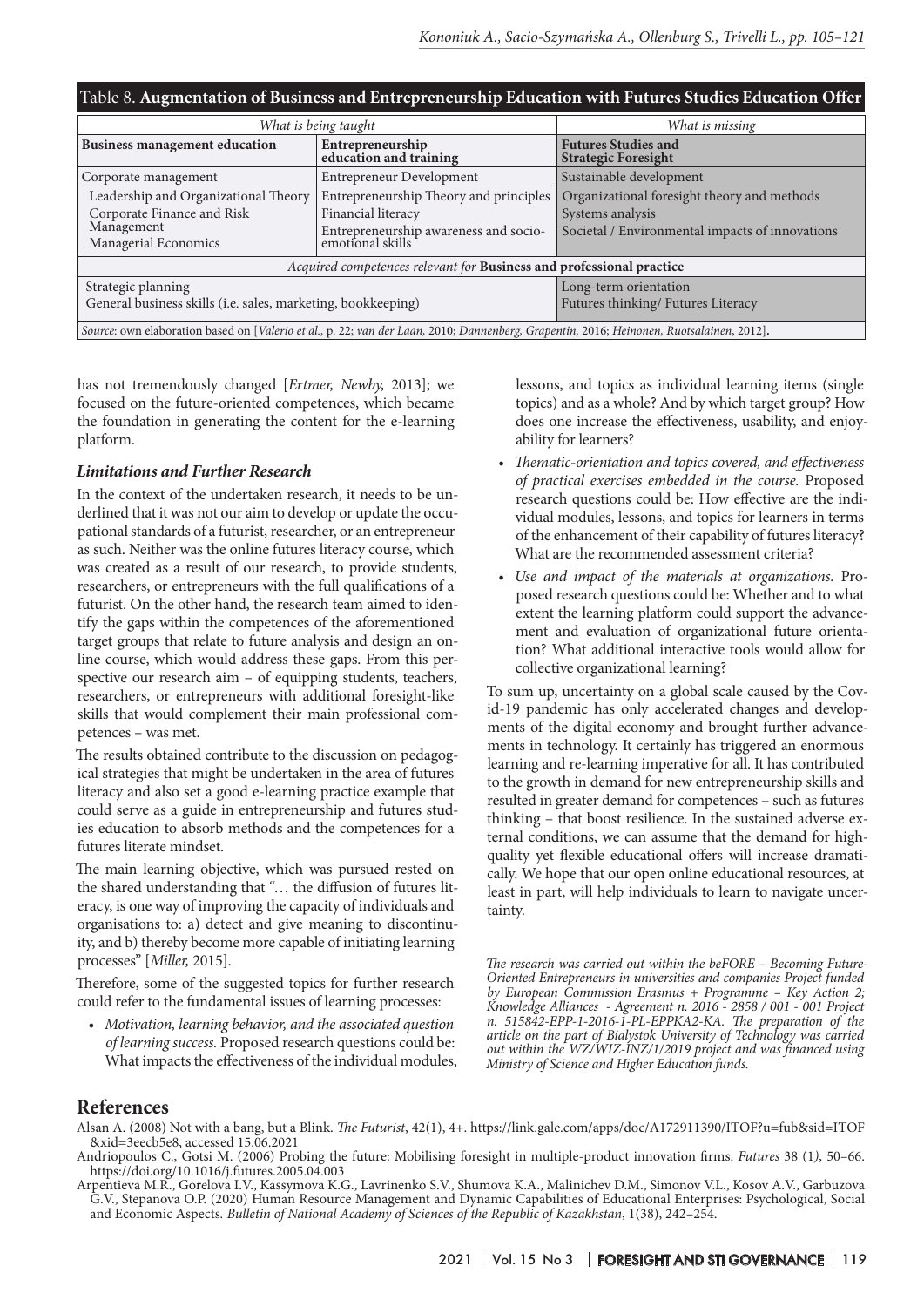Baškarada S., Shrimpton D., Ng S. (2016) Learning through foresight. *Foresight,* 18(4), 414–433. https://doi.org/10.1108/FS-09-2015-0045. beFORE (2018) *Future-oriented individuals: Lessons learned from a competence survey* (WP2 report). http://futureoriented.eu/wp-content/ uploads/wp2f.pdf, accessed 21.05.2021.

Begley C.M. (1996) Using triangulation in nursing research. *Journal of Advanced Nursing,* 24(1), 122–128. https://doi.org/10.1046/j.1365- 2648.1996.15217.x

Bell W. (1997) The purposes of futures studies. *The Futurist,* 31(6), 42–45.

Bell W. (2009) *Foundations of Futures Studies. History, Purpose, and Knowledge Human Science for a New Era* (vol. 1), New Brunswick (U.S.) and London (UK): Transaction Publishers.

Bridge S. (2017) Is "entrepreneurship" the problem in entrepreneurship education? *Education+ Training,* 59(7–8), 740–750. https://doi. org/10.1108/ET-02-2016-0037

Chiu F.-C. (2012) Fit between future thinking and future orientation on creative imagination. *Thinking Skills and Creativity,* 7(3), pp. 234- 244. http://dx.doi.org/10.1016/j.tsc.2012.05.002

Clark B.R. (2003) Sustaining Change in Universities: Continuities in Case Studies and Concepts. *Tertiary Education and Management*, 9(2), 99–116. https://doi.org/10.1080/13583883.2003.9967096

Clark R.C., Mayer R.E. (2016) *E-learning and the science of instruction: Proven guidelines for consumers and designers of multimedia learning.* Hoboken, NJ: John Wiley & Sons, Inc. DOI:10.1002/9781119239086

Cuhls K., Johnston R. (2008) Corporate foresight. In: *Future-Oriented Technology Analysis. Strategic intelligence for an innovative economy* (eds. C. Cagnin, M. Keenan, R. Johnston, F. Scapolo, R. Barre), Heidelberg, Dordrecht, London, New York: Springer, pp. 103–114. https:// doi.org/10.1007/978-3-540-68811-2\_8

Dannenberg S., Grapentin T. (2016) Education for Sustainable Development – Learning for Transformation. The Example of Germany. *Journal of Futures Studies,* (20)3, 7–20. DOI:10.6531/JFS.2016.20(3).A7

De Haan G. (2010) The development of ESD-related competencies in supportive institutional frameworks. *International Review of Education / Internationale Zeitschrift Für Erziehungswissenschaft / Revue Internationale De L'Education,* 56(2–3), 315–328. https://www.jstor.org/ stable/40928675

Denzin N.K. (1989) *The research act: A theoretical introduction to sociological methods* (3rd ed.), New York: Routledge.

Ejdys J., Gudanowska A., Halicka K., Kononiuk A., Magruk A., Nazarko J., Nazarko Ł., Szpilko D., Widelska U. (2019) Foresight in Higher Education Institutions: Evidence from Poland*. Foresight and STI Governance*, 13(1), 77–89. DOI: 10.17323/2500-2597.2019.1.77.89

Ertmer P.A., Newby T.J. (2013) Behaviorism, Cognitivism, Constructivism: Comparing Critical Features from an Instructional Design Perspective. *Performance Improvement Quarterly,* 26(2*)*, 43–71. DOI: 10.1002/piq.21143.

ETF (2017) *Skills Foresight: Making Sense of Emerging Labour Market Trends*, Turin: European Training Foundation.

European Commission (2012) *European Commission, Entrepreneurship 2020 Action Plan – Reigniting the Entrepreneurial Spirit in Europe* (COM (2012) 795 final), Brussels: European Commission.

Fareri S., Fantoni G., Chiarello F., Coli E., Binda A. (2020) Estimating Industry 4.0 impact on job profiles and skills using text mining. *Computers in Industry,* 118*,* 103222. https://doi.org/10.1016/j.compind.2020.103222

Fontela E., Guzmán J., Pérez M., Santos F. J. (2006) The art of entrepreneurial Foresight. *Foresight,* 8(6*)*, 3–13. https://doi. org/10.1108/14636680610712496

Fuller T., Warren L., Argyle P. (2008) Sustaining entrepreneurial business: A complexity perspective on processes that produce emergent practice. *International Entrepreneurship and Management Journal*, 4(1), 1–17. https://doi.org/10.1007/s11365-007-0047-y

Gagné R.M. (1984) Learning outcomes and their effects: Useful categories of human performance. *American Psychologist,* 39(4)*,* 377–385. https://doi.org/10.1037/0003-066X.39.4.377

Gagné R.M., Merrill M.D. (1990) Integrative Goals for Instructional Design. *Educational Technology, Research and Development,* 38(1)*,* 23–30. https://doi.org/10.1007/BF02298245

Gheorghiua R., Andreescu L., Curaj A. (2016) A foresight toolkit for smart specialization and entrepreneurial discovery. *Futures,* 80, 33–44. https://doi.org/10.1016/j.futures.2016.04.001

Gidley J.M. (2017) *Very Short Introductions*, Oxford: Oxford University Press.

Grim T. (2009) Foresight Maturity Model (FMM): Achieving Best Practices in the Foresight Field. *Journal of Futures Studies,* 13(4), 69–79. Gudanowska A., Kononiuk A., Dębkowska K. (2020) The application of cluster analysis for the selection of key competences of futureoriented entrepreneurs. *Inzinerie Ekonomika-Engineering Economics*, 31(5), 565–574.

Heinonen S., Ruotsalainen J. (2012) Toward the age of neo-entrepreneurs. *World Futures Review*, 4(2), 123–133. DOI: 10.1177/194675671200400216.

Hiltunen E. (2013) *Foresight and Innovation. How Companies are Coping with the Future*, London: Palgrave MacMillan.

Hines A., Gary J., Daheim C., van der Laan L. (2017) Building foresight capacity: Toward a foresight competency model. *World Futures Review*, 9(3), 123–141. https://doi.org/10.1177%2F1946756717715637

Hurst D. (2014) *Is Management Due for a Renaissance? Harvard Business Review*, 30.05.2014. https://hbr.org/2014/05/is-management-duefor-a-renaissance, accessed 29.05.2020.

Inayatullah S. (2008) Six pillars: Futures thinking for transforming. *Foresight,* 10(1), 4–21. https://doi.org/10.1108/14636680810855991

Jafari-Sadeghi V., Kimiagari S., Biancone P.P. (2020) Level of education and knowledge, foresight Competency and international

entrepreneurship. *European Business Review*, 32(1), 46–68. DOI:10.1108/EBR-05-2018-0098

Jain R.K. (2011) Entrepreneurial Competencies: A Meta-analysis and Comprehensive Conceptualization for Future Research. *Vision,* 15(2), 127–152. https://doi.org/10.1177/097226291101500205

Johnson R.D., Brown K.G. (2017) E‐Learning. In: *The Wiley Blackwell Handbook of the Psychology of the Internet at Work* (eds. G. Hertel, D.L. Stone, R.D. Johnson, J. Passmore), Hoboken, NJ: Wiley, pp. 369–400. https://psycnet.apa.org/doi/10.1002/9781119256151.ch17

Jones N., O'Brien M., Ryan T. (2018) Representation of future generations in United Kingdom policy-making. *Futures*, 102, 153–163. https:// doi.org/10.1016/j.futures.2018.01.007

Jonsen K., Jehn K.A. (2009) Using triangulation to validate themes in qualitative studies. *Qualitative Research in Organisations and Management,* 4(2), 123–150. https://doi.org/10.1108/17465640910978391

Kaivo-oja J.R.L., Lauraeus I.T. (2018) The VUCA approach as a solution concept to corporate foresight challenges and global technological disruption. *Foresight*, 20(1), 27–49. https://doi.org/10.1108/FS-06-2017-0022

Keller K.C. (2013) Nachhaltige Innovationen gestalten. In: *Zukunftsforschung im Praxistest. Schriftenreihe: Zukunft und Forschung* (eds. R. Popp, A. Zweck), Bd. 3, Berlin, Heidelberg: Springer, pp. 385–407. https://doi.org/10.1007/978-3-531-19837-8\_16

Knight F.H. (1921) Cost of production and price over long and short periods. *Journal of Political Economy,* 29(4), 304–335. https://doi. org/10.1086/253349

Kononiuk A., Gudanowska A., Magruk A., Sacio-Szymańska A., Fantoni G., Trivelli L., Ollenburg S. (2017) *Becoming Future-Oriented Entrepreneurs in Universities and Companies* (WP1 report), Brussels: European Commission. http://futureoriented.eu/wpcontent/uploads/wp1f.pdf, accessed 18.01.2021.

Kononiuk A., Pająk A., Gudanowska A., Magruk A., Rollnik-Sadowska E., Sacio-Szymańska A. (2020) Foresight for Career Development. *Foresight and STI Governance* 14(2), 88–104.

Kreibich R., Oertel B., Wölk M. (2011) *Futures Studies and Future-Oriented Technology Analysis Principles, Methodology and Research* (HIIG Discussion Paper Series Discussion Paper 2012-05). Paper presented for the 1st Berlin Symposium on Internet and Society, October 25–27. DOI:10.2139/ssrn.2094215